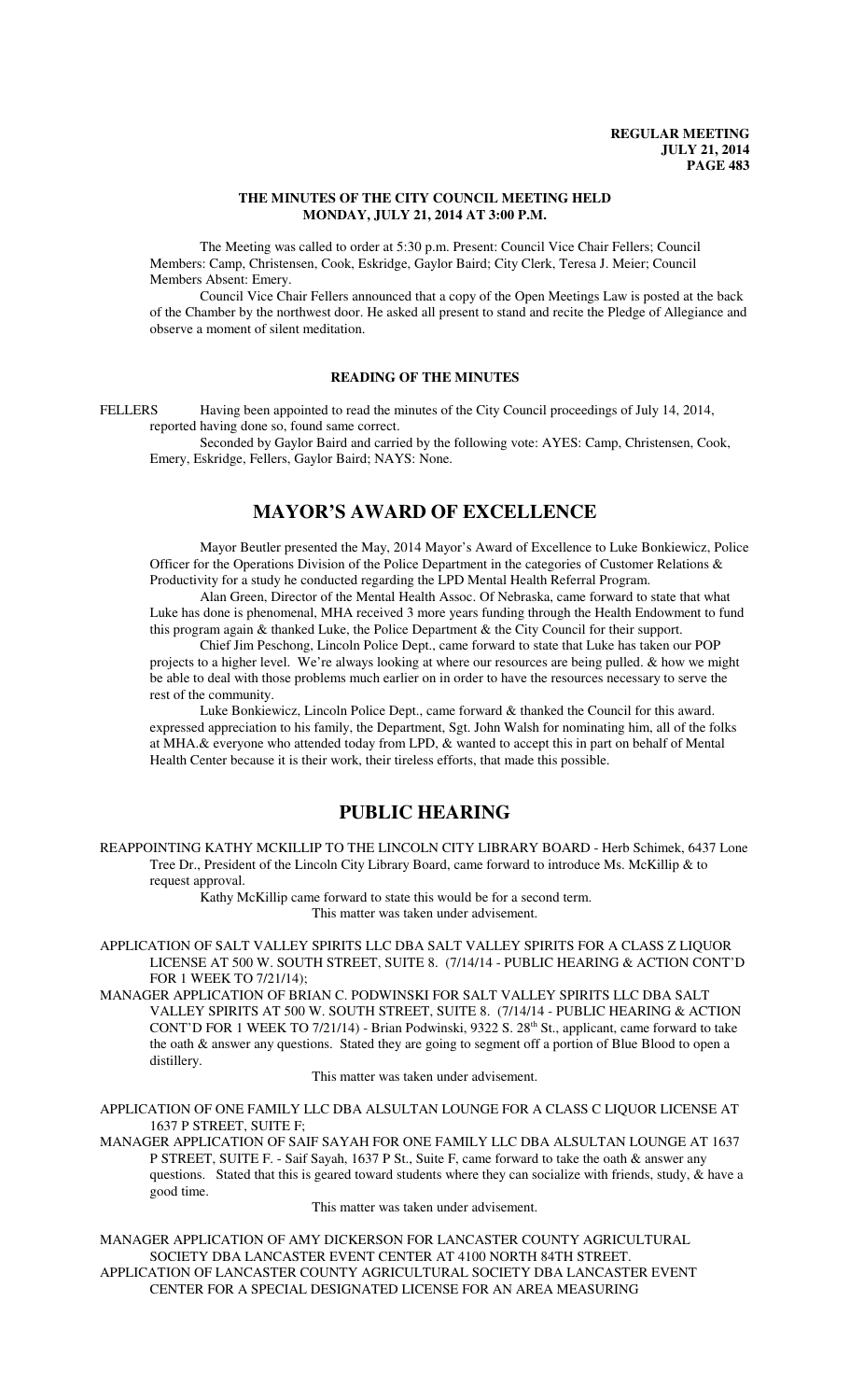APPROXIMATELY 50 FEET BY 550 FEET FOR THE MUHLBACH MOTORSPORTS COMPLEX BEER GARDEN, AT 4100 NORTH 84TH STREET ON JULY 31, AUGUST 1, 2, 3, 4, 5, 6, 7, 8, AND 9, 2014 FROM 12:00 P.M. TO 1:00 A.M.

APPLICATION OF LANCASTER COUNTY AGRICULTURAL SOCIETY DBA LANCASTER EVENT CENTER FOR A SPECIAL DESIGNATED LICENSE FOR AN AREA MEASURING APPROXIMATELY 285 FEET BY 176 FEET FOR THE SUPER FAIR ATTRACTIONS ZONE BEER GARDEN, AT 4100 NORTH 84TH STREET ON JULY 31, AUGUST 1, 2, 3, 4, 5, 6, 7, 8, AND 9, 2014 FROM 12:00 P.M. TO 1:00 A.M. - Amy Dickerson, managing Director, 4100 N. 84<sup>th</sup> St., came forward to take the oath & answer any questions.

This matter was taken under advisement.

APPLICATION OF RHINO DYNAMICS INC. DBA DUFFY'S TAVERN FOR A SPECIAL DESIGNATED LICENSE FOR AN AREA MEASURING APPROXIMATELY 55 FEET BY 51 FEET AT 1412 O STREET ON JULY 26, 2014 FROM 1:00 P.M. TO 2:00 A.M. - Scott Hatfield, 1412 O St., came forward to answer any questions.

This matter was taken under advisement.

APPLICATION OF BDF LLC DBA CAPTAIN JACK'S FOR A SPECIAL DESIGNATED LICENSE FOR AN AREA MEASURING APPROXIMATELY 390 FEET BY 390 FEET IN THE FALLBROOK TOWN CENTER AT 570 FALLBROOK BLVD. ON JULY 26, 2014 FROM 9:00 A.M. TO 11:00 P.M. - Kevin Reynolds, 2515 Washington, & Chris Vasek, 7915 Medicine Hat Road, came forward to answer any questions. Stated this is to celebrate the end of the Cornhusker State Games. This matter was taken under advisement.

CHANGE OF ZONE 14016 - APPLICATION OF HOOGLAND FOODS FOR A CHANGE OF ZONE FROM O-2 OFFICE DISTRICT TO B-1 BUSINESS DISTRICT ON PROPERTY GENERALLY LOCATED AT NORTH 70TH STREET AND ADAMS STREET - Jason Yuhasz, applicant, 3940 SW Nottingham Rd. Topeka, Kansas, came forward to request approval. They are hoping to put a pizza deliver  $\&$  carry out business in there at the old Bank of the West branch. They will have 3 or 4 benches in there where people could sit & wait for their pizza. It's 99% delivery & carry out. Have about 70 locations right now & this will be their first one in Lincoln. Name of the business is Marco's Pizza & they hope to be opening in October or November.

This matter was taken under advisement.

AUTHORIZING THE ISSUANCE OF TAX ALLOCATION BONDS WITH A TOTAL NOT TO EXCEED \$143,897.00 FOR THE CITY OF LINCOLN, KIECHEL ART GALLERY, 1208 O STREET REDEVELOPMENT PROJECT - Lauren Wismer, Gilmore & Bell, 1248 O St., Suite 710, came forward to answer questions. The redevelopment agreement has already been approved by Council. This allows for issuance of the bonds. It is our understanding they are to be developer-purchased. This matter was taken under advisement.

APPROVING AN AGREEMENT BETWEEN THE CITY OF LINCOLN AND THE LOWER PLATTE SOUTH NATURAL RESOURCES DISTRICT TO TRANSFER THE USE OF TWO WELLS, ASSOCIATED MONITORING WELLS AND A RESERVOIR LOCATED IN THE FORMER ANTELOPE VALLEY WELLFIELD TO LOWER PLATTE SOUTH NATURAL RESOURCES DISTRICT TO BE USED FOR LOW FLOW AUGMENTATION OF ANTELOPE CREEK FOR A TERM OF ONE HUNDRED YEARS - Steve Huggenberger, Asst. City Attorney, came forward. This is a transfer of 2 previously used production wells, 10 monitoring wells & a reservoir all no longer used for municipal purposes. This was originally proposed as a sale and we reconsidered that & changed it to a sale of personal property & a license agreement of the land. The reason that we did that was because we didn't want to take a 10 x 10 square of every place where the well was in the middle of the right-of-way in Antelope Park & transfer that to the NRD. The NRD intends to use the wells to augment low flows in the creek during times of low flow events & whatever other purposes the NRD chooses. Discussion followed.

Mike Morosin,  $1500$  N.  $15<sup>th</sup>$  St., came forward & inquired what the cost to the taxpayers would be. Mr. Huggenberger replied that all costs will be borne by the NRD, none by the City. This matter was taken under advisement.

SPECIAL PERMIT 14014 - APPLICATION OF A. MICHAEL ALESIO TO ALLOW A PARKING LOT IN THE R-6 RESIDENTIAL DISTRICT ON PROPERTY GENERALLY LOCATED AT SOUTH 47TH STREET AND COOPER AVENUE WITH A REQUEST TO WAIVE THE FRONT YARD SETBACK TO 6 FEET ALONG COOPER AVENUE AND 11 FEET ALONG SOUTH 47TH STREET AND A SIDE YARD SETBACK REDUCTION TO 0 FEET ALONG THE EAST PROPERTY LINE - Mike Alesio, 2601 S. 70th Street, applicant, came forward to state this is to construct a parking lot on a vacant residential lot in the College View area as an augmentation for parking for his daughter's business which is Bella Skincare  $\&$ Massage Therapy. They've been in Lincoln for about 14 years.

Anne Alesio, 1110 Eastridge Dr., Bella Skincare & Massage Therapy, came forward to state they are hoping to resolve the parking situation over there. Discussion followed.

This matter was taken under advisement.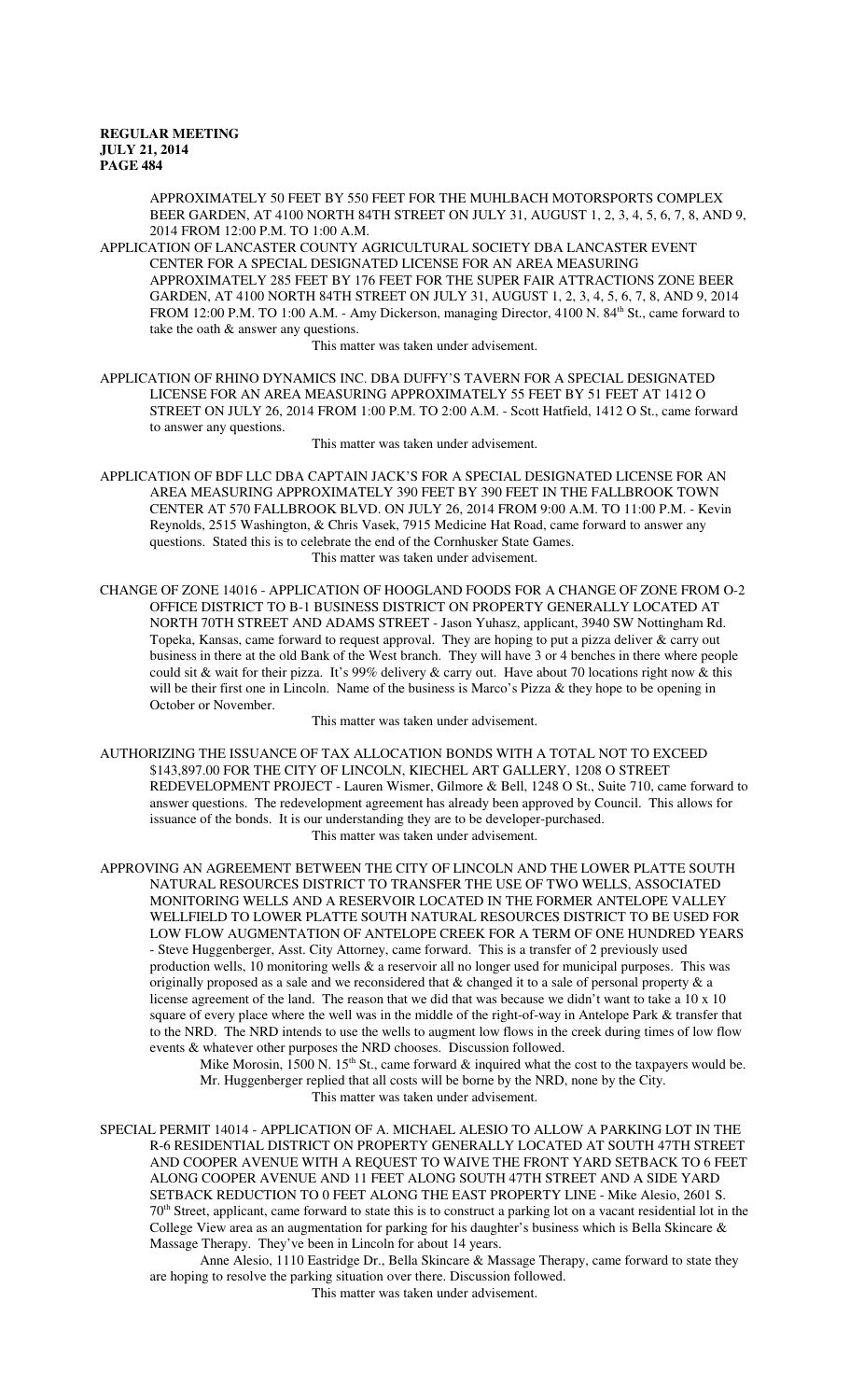APPROVING THE FISCAL YEAR 2014 ACTION PLAN: ONE YEAR USE OF FUNDS FOR HUD ENTITLEMENT PROGRAMS - Wynn Hjermstad, Community Development Manager with Urban Development, came forward. This document is required by the U.S. Dept. Of Housing & Urban Development (HUD) & describes how we're going to use the Federal funds that we receive from HUD. HUD's mandate includes 3 statutory goals: 1) to provide decent housing, 2) a suitable housing environment, & 3) expanded economic opportunities all primarily for low & moderate income people or in low to moderate income neighborhoods. We do this in 3 broad program areas: housing, community development, & homelessness.

Steve Werthman, Housing & Real Estate Manager with Urban Development, stated two of the three major statutory goals of HUD is to create suitable housing environment  $\&$  to provide decent housing. We also have housing rehab loans available using our CDBG funds for those homeowners who can't afford maintenance on their home. We increase the number of homeowners, primarily in the older neighborhoods, through First Home Program administered by NeighborWorks Lincoln. We offer down payment assistance & housing rehabilitation for first time home buyers. We partner with NeighborWorks to resolve blighting conditions in the neighborhoods & to create new housing through our troubled property program. Under the program, NeighborWorks can acquire blighted, vacant housing  $\&$ , in most cases, they demolish it  $\&$ replace it with a new, energy-efficient house which will, again, be sold to a first time home buyer. We provide home funds to Habitat for Humanity to buy buildable lots so they can do their volunteer build which creates affordable housing for households that are actually under 50% of the median income. We provide CDBG Funds to the League of Human Dignity so they can remove barriers within a house for the disabled individuals. Discussion followed.

This matter was taken under advisement.

APPROVING RENA, INC. DBA THE FOXY AS A KENO SATELLITE SITE AT 1823 O STREET - Katrina Coffey, Vice President of Marketing for Big Red Keno, no address given, & Don Arena, applicant, 1823 O St., came forward to request approval.

This matter was taken under advisement.

APPROVING THE 2014-15 WORK PLAN FOR THE INTERLOCAL AGREEMENT ON STORMWATER MANAGEMENT BETWEEN THE CITY OF LINCOLN AND THE LOWER PLATTE SOUTH NATURAL RESOURCES DISTRICT TO ADDRESS STORMWATER QUALITY AND QUANTITY ISSUES - Ben Higgins, Public Works, came forward. This is an annual work plan with the NRD that indicates how the City & NRD cost share & how we share responsibilities on projects where we have a joint interest. All the City funds is from stormwater bonds or grants & there's a little bit in there from the General Fund for staff & monitoring.

This matter was taken under advisement.

ACCEPTING THE REPORT OF NEW AND PENDING CLAIMS AGAINST THE CITY AND APPROVING DISPOSITION OF CLAIMS SET FORTH FOR THE PERIOD OF JUNE 16 - 30, 2014 -

CAMP Moved to reopen the Public Hearing on this item.

Seconded by Christensen and carried by the following vote: AYES: Camp, Christensen, Cook, Eskridge, Fellers, Gaylor Baird; NAYS: None; ABSENT: Emery.

Connie Johnson, 1617 Granada Ln., came forward regarding a pot hole claim & that she is being punished for people not reporting them.

Jeff Kirkpatrick, City Attorney, came forward to state that the claim she filed with the City, we were notified of that pothole on June  $16<sup>th</sup>$  & it was repaired on the  $17<sup>th</sup>$ .

Mr. Camp inquired what the policy was on repairing potholes after they're reported.

Miki Esposito, Director of Public Works, replied it is repaired within a 1-5 days time.

Mr. Camp inquired if we ever put out barricades to help motorists.

Ms. Esposito stated it is not cost-effective to do so, would be double the trips. Discussion followed.

This matter was taken under advisement.

# **COUNCIL ACTION**

### **REPORTS OF CITY OFFICERS**

APPOINTING JEFF JOHNSON TO THE ELECTRICAL ADVISORY, APPEALS, AND EXAMINING BOARD FOR A TERM EXPIRING JULY 15, 2017 - CLERK read the following resolution, introduced by Carl Eskridge, who moved its adoption:<br>A-88397 BE IT RESOLVED by the

BE IT RESOLVED by the City Council of the City of Lincoln, Nebraska:

That the appointment of Jeff Johnson to the Electrical Advisory, Appeals and Examining Board for a term expiring July 15, 2017, is hereby approved.

Introduced by Carl Eskridge

Seconded by Christensen and carried by the following vote: AYES: Camp, Christensen, Cook, Eskridge, Fellers, Gaylor Baird; NAYS: None; ABSENT: Emery.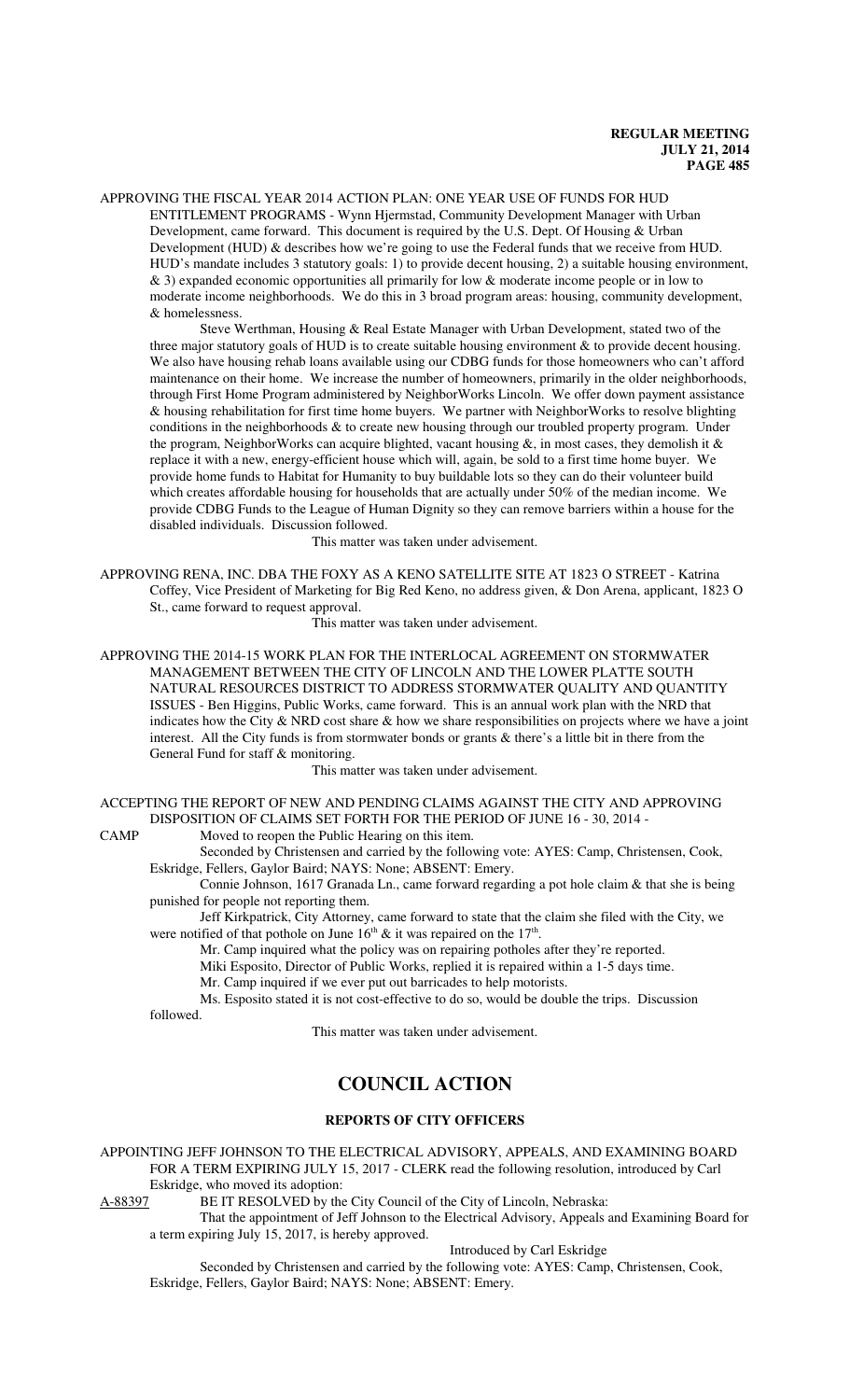APPOINTING SGT. RYAN DALE TO THE CITY PERSONNEL BOARD FOR A TERM EXPIRING JUNE 22, 2019 - CLERK read the following resolution, introduced by Carl Eskridge, who moved its adoption: A-88398 BE IT RESOLVED by the City Council of the City of Lincoln, Nebraska:

That the appointment of Sgt. Ryan Dale to the City Personnel Board for a term expiring June 22, 2019, is hereby approved.

Introduced by Carl Eskridge

Seconded by Christensen and carried by the following vote: AYES: Camp, Christensen, Cook, Eskridge, Fellers, Gaylor Baird; NAYS: None; ABSENT: Emery.

APPROVING A CONTRACT AGREEMENT BETWEEN THE CITY OF LINCOLN AND DICKEY &

BURHAM, INC. FOR THE ANNUAL REQUIREMENTS FOR SNOW AND ICE REMOVAL FOR THE ASHLAND WATER TREATMENT PLANT, PURSUANT TO QUOTE 4837, FOR A FOUR YEAR TERM - CLERK read the following resolution, introduced by Carl Eskridge, who moved its adoption:<br>A-88399 BE IT RESOLVED by the City Council of the City of Lincoln. Nebraska: BE IT RESOLVED by the City Council of the City of Lincoln, Nebraska:

That the attached contract between the City of Lincoln and Dickey & Burham, Inc. for the annual requirements for snow and ice removal for Ashland Water Treatment Plant, pursuant to Quote 4837, for a four-year period, upon the terms as set forth in said contract, is hereby approved and the Mayor is authorized to execute the same on behalf of the City of Lincoln.

Introduced by Carl Eskridge

Seconded by Christensen and carried by the following vote: AYES: Camp, Christensen, Cook, Eskridge, Fellers, Gaylor Baird; NAYS: None; ABSENT: Emery.

REAPPOINTING KATHY MCKILLIP TO THE LINCOLN CITY LIBRARY BOARD FOR A SEVEN YEAR TERM EXPIRING AUGUST 31, 2021 - CLERK read the following resolution, introduced by Carl Eskridge, who moved its adoption:

A-88400 BE IT RESOLVED by the City Council of the City of Lincoln, Nebraska:

That the reappointment of Kathy McKillip to the Lincoln City Library Board for a seven year term expiring August 31, 2021, is hereby approved.

Introduced by Carl Eskridge

Seconded by Christensen and carried by the following vote: AYES: Camp, Christensen, Cook, Eskridge, Fellers, Gaylor Baird; NAYS: None; ABSENT: Emery.

CLERK'S LETTER AND MAYOR'S APPROVAL OF RESOLUTIONS AND ORDINANCES PASSED BY THE CITY COUNCIL ON JUNE 30, 2014 - CLERK presented said report which was placed on file in the Office of the City Clerk. **(27-1)**

# **PETITIONS & COMMUNICATIONS**

# REFERRED TO THE PLANNING DEPARTMENT:

Text Amendment 14006, request of Robert Weigel, amending Title 27 of the LMC by amending the Retail Sales & Services Use Group Table in Sec. 27.06.130 to show veterinary facilities as a permitted conditional use in the O-1, O-2, O-3, & R-T zoning districts; amending Sec. 27.62.100 to allow kennels and/or veterinary facilities in those zoning districts where such use is designated as a permitted conditional use under a Use Group Table in Chapter 27.06; repealing Sec. 27.63.780, Outdoor Exercise Area Associated with a Veterinary Facility or Kennel: amending Sec. 27.63.790 to clarify that veterinary facilities are allowed as a permitted special use in the AG and AGR districts & that veterinary facilities and/or kennels which do not comply with the requirements for a permitted conditional use under Sec. 27.62.100 may be allowed by special permit under specified conditions; and repealing Secs. 27.06.130, 27.62.100, and 27.63.790 of the LMC as hitherto existing.

Change of Zone 07018A, requested by REGA Engineering Group, Inc., for an amendment to the Glynoaks Plaza Planned Unit Development, to revise the internal layout to allow an Early Childhood Care Facility, and for approval of a development plan which proposes modifications to the Zoning Ordinance, Land Subdivision Ordinance and Design Standards, on property legally described as Outlot C, Glynoaks Plaza Addition, located in the E ½ of Section 10-9-7, Lancaster County, Nebraska, generally located at South 84th Street and Glynoaks Drive.

Special Permit 14018, requested by Ms. Shawn Fitzgerald, for the expansion of a nonconforming use, to allow the reconstruction of an existing detached garage on property legally described as the west 54 feet of Lot 16, Block 3, East Lincoln, located in the NW 1/4 of Section 30-10-7, Lincoln, Lancaster County, Nebraska, generally located at South 27th and M Street (2727 M Street). The Planning Commission action is final, unless appealed to the City Council.

# PLACED ON FILE IN THE OFFICE OF THE CITY CLERK:

Administrative Amendment 14038 to Use Permit 89C, requested by Olsson Associates, approved by the Planning Director on July 10, 2014, to reduce the front yard setbacks from 50 feet to 20 feet along Pine Lake Rd., S. 14<sup>th</sup> St. and S. 16<sup>th</sup> St., on property generally located at S. 14<sup>th</sup> St. and Pine Lake Rd. Administrative Amendment 14039 to Use Permit 98A, requested by Olsson Associates, approved by the Planning Director on July 10, 2014, to reduce the front yard setbacks from 50 feet to 20 feet along Pine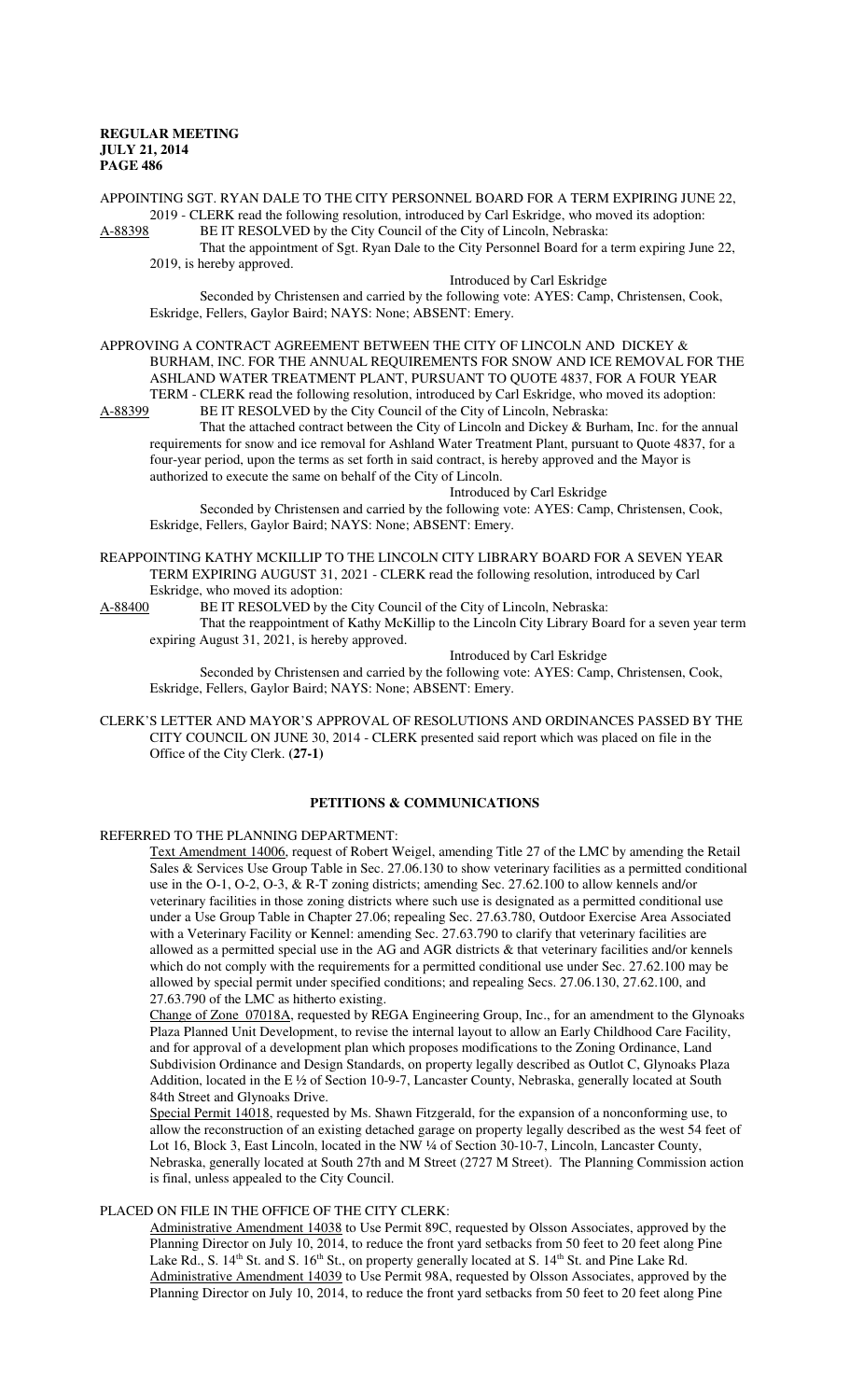Lake Rd. and S. 27<sup>th</sup> St., and to reduce the setback along the south property line from 50 feet to 20 feet since the adjacent property is no longer zoned residential, on property generally located at the southwest corner of S.  $27<sup>th</sup>$  St. and Pine Lake Rd.

Administrative Amendment 14044 to Preliminary Plat 06004, Wilderness Hills, requested by Lincoln Federal Bancorp, approved by the Planning Director on July 14, 2014, to adjust the grading plan to remove Lots 1 thru 8, Block 19, from the floodplain and adjust Note #19 to reflect that a LOMR-F shall be required, on property generally located at S. 27<sup>th</sup> St. and Rokeby Rd.

# **LIQUOR RESOLUTIONS**

APPLICATION OF SALT VALLEY SPIRITS LLC DBA SALT VALLEY SPIRITS FOR A CLASS Z LIQUOR LICENSE AT 500 W. SOUTH STREET, SUITE 8 - CLERK read the following resolution, introduced by Jon Camp, who moved its adoption for approval:

A-88401 BE IT RESOLVED by the City Council of the City of Lincoln, Nebraska:

That after hearing duly had as required by law, consideration of the facts of this application, the Nebraska Liquor Control Act, and the pertinent City ordinances, the City Council recommends that the application of Salt Valley Spirits LLC dba Salt Valley Spirits for a Class "Z" liquor license at 500 W. South Street, Suite 8, Lincoln, Nebraska, for the license period ending April 30, 2015, be approved with the condition that:

1. The licensed area be reduced to an area measuring approximately 25 feet by 17 feet.<br>2. Blue Blood Brewing reduce its licensed area by approximately 25 feet by 17 feet to a

2. Blue Blood Brewing reduce its licensed area by approximately 25 feet by 17 feet to avoid a duplicate licensed area with Salt Valley Spirits.

3. Blue Blood Brewing will apply for a Class C license prior to distribution of the Salt Valley Spirits in its tasting room or outdoor area.

4. All employees must possess a valid Responsible Beverage Server/Seller Permit as required by Section 5.04.124 of the Lincoln Municipal Code.

5. The premises must comply in every respect with all city and state regulations. The City Clerk is directed to transmit a copy of this resolution to the Nebraska Liquor Control

Commission.

Introduced by Jon Camp

Seconded by Christensen and carried by the following vote: AYES: Camp, Christensen, Cook, Eskridge, Fellers, Gaylor Baird; NAYS: None; ABSENT: Emery.

MANAGER APPLICATION OF BRIAN C. PODWINSKI FOR SALT VALLEY SPIRITS LLC DBA SALT VALLEY SPIRITS AT 500 W. SOUTH STREET, SUITE 8 - CLERK read the following resolution, introduced by Jon Camp, who moved its adoption for approval:

A-88402 WHEREAS, Salt Valley Spirits LLC dba Salt Valley Spirits located at 500 W. South Street, Suite 8, Lincoln, Nebraska has been approved for a Retail Class "Z" liquor license, and now requests that Brian C. Podwinski be named manager;

WHEREAS, Brian C. Podwinski appears to be a fit and proper person to manage said business. NOW, THEREFORE, BE IT RESOLVED by the City Council of the City of Lincoln, Nebraska: That after hearing duly had as required by law, consideration of the facts of this application, the Nebraska Liquor Control Act, and the pertinent City ordinances, the City Council recommends that Brian C. Podwinski be approved as manager of this business for said licensee. The City Clerk is directed to transmit a copy of this resolution to the Nebraska Liquor Control Commission.

#### Introduced by Jon Camp

Seconded by Christensen and carried by the following vote: AYES: Camp, Christensen, Cook, Eskridge, Fellers, Gaylor Baird; NAYS: None; ABSENT: Emery.

APPLICATION OF ONE FAMILY LLC DBA ALSULTAN LOUNGE FOR A CLASS C LIQUOR LICENSE AT 1637 P STREET, SUITE F - CLERK read the following resolution, introduced by Jon Camp, who moved its adoption for approval:

A-88403 BE IT RESOLVED by the City Council of the City of Lincoln, Nebraska:

That after hearing duly had as required by law, consideration of the facts of this application, the Nebraska Liquor Control Act, and the pertinent City ordinances, the City Council recommends that the application of One Family LLC dba Alsultan Lounge for a Class "C" liquor license at 1637 P Street, Suite F, Lincoln, Nebraska, for the license period ending October 31, 2014, be approved with the condition that:

1. Applicant must successfully complete the responsible beverage server training course required by Section 5.04.035 of the Lincoln Municipal Code within 30 days of approval of this resolution.

2. All employees must possess a valid Responsible Beverage Server/Seller Permit as required by Section 5.04.124 of the Lincoln Municipal Code.

3. The premises must comply in every respect with all city and state regulations.

The City Clerk is directed to transmit a copy of this resolution to the Nebraska Liquor Control Commission.

Introduced by Jon Camp

Seconded by Christensen and carried by the following vote: AYES: Camp, Christensen, Cook, Eskridge, Fellers, Gaylor Baird; NAYS: None; ABSENT: Emery.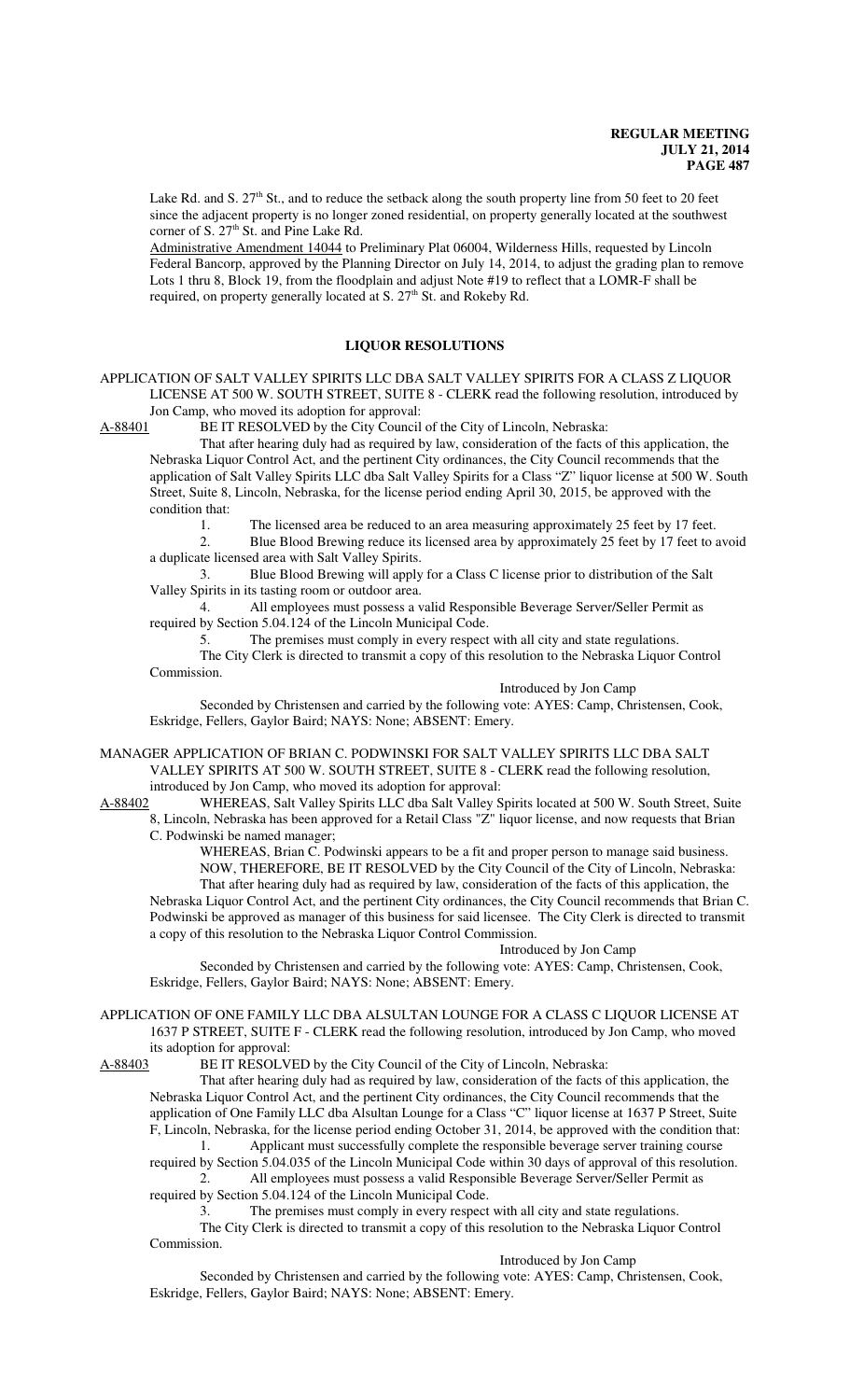- MANAGER APPLICATION OF SAIF SAYAH FOR ONE FAMILY LLC DBA ALSULTAN LOUNGE AT 1637 P STREET, SUITE F - CLERK read the following resolution, introduced by Jon Camp, who moved its adoption for approval:
- A-88404 WHEREAS, One Family LLC dba Alsultan Lounge located at 1637 P Street, Suite F, Lincoln, Nebraska has been approved for a Retail Class "C" liquor license, and now requests that Saif Sayah be named manager;

WHEREAS, Saif Sayah appears to be a fit and proper person to manage said business. NOW, THEREFORE, BE IT RESOLVED by the City Council of the City of Lincoln, Nebraska: That after hearing duly had as required by law, consideration of the facts of this application, the Nebraska Liquor Control Act, and the pertinent City ordinances, the City Council recommends that Saif Sayah be approved as manager of this business for said licensee. The City Clerk is directed to transmit a

copy of this resolution to the Nebraska Liquor Control Commission. Introduced by Jon Camp

Seconded by Christensen and carried by the following vote: AYES: Camp, Christensen, Cook, Eskridge, Fellers, Gaylor Baird; NAYS: None; ABSENT: Emery.

- MANAGER APPLICATION OF AMY DICKERSON FOR LANCASTER COUNTY AGRICULTURAL SOCIETY DBA LANCASTER EVENT CENTER AT 4100 NORTH 84TH STREET - CLERK read the following resolution, introduced by Jon Camp, who moved its adoption for approval:
- A-88405 WHEREAS, Lancaster County Agricultural Society dba Lancaster Event Center located at 4100 North 84th Street, Lincoln, Nebraska has been approved for a Retail Class "CK" liquor license, and now requests that Amy Dickerson be named manager;

WHEREAS, Amy Dickerson appears to be a fit and proper person to manage said business. NOW, THEREFORE, BE IT RESOLVED by the City Council of the City of Lincoln, Nebraska:

That after hearing duly had as required by law, consideration of the facts of this application, the Nebraska Liquor Control Act, and the pertinent City ordinances, the City Council recommends that Amy Dickerson be approved as manager of this business for said licensee. The City Clerk is directed to transmit a copy of this resolution to the Nebraska Liquor Control Commission.

Introduced by Jon Camp

Seconded by Christensen and carried by the following vote: AYES: Camp, Christensen, Cook, Eskridge, Fellers, Gaylor Baird; NAYS: None; ABSENT: Emery.

APPLICATION OF LANCASTER COUNTY AGRICULTURAL SOCIETY DBA LANCASTER EVENT CENTER FOR A SPECIAL DESIGNATED LICENSE FOR AN AREA MEASURING APPROXIMATELY 50 FEET BY 550 FEET FOR THE MUHLBACH MOTORSPORTS COMPLEX BEER GARDEN, AT 4100 NORTH 84TH STREET ON JULY 31, AUGUST 1, 2, 3, 4, 5, 6, 7, 8, AND 9, 2014 FROM 12:00 P.M. TO 1:00 A.M. - CLERK read the following resolution, introduced by Jon Camp, who moved its adoption for approval:

A-88406 BE IT RESOLVED by the City Council of the City of Lincoln, Nebraska:

That after hearing duly had as required by law, consideration of the facts of this application, the Nebraska Liquor Control Act, and the pertinent City ordinances, the City Council recommends that the application of Lancaster County Agricultural Society dba Lancaster Event Center for a special designated license to cover an area measuring approximately 50 feet by 550 feet for the Muhlbach Motorsports Complex beer garden at 4100 North 84th Street on July 31, August 1, 2, 3, 4, 5, 6, 7, 7, and 9, 2014 between the hours of 12:00 p.m. and 1:00 a.m., be approved with the condition that the premises complies in every respect with all City and State regulations and with the following requirements:

- 1. Identification to be checked, wristbands required on all parties wishing to consume alcohol.
	- 2. Adequate security shall be provided for the event.
	- 3. The area requested for the permit shall be separated from the public by a fence or other means.
	- 4. Responsible alcohol service practices shall be followed.
	- 5. Any food sold shall be provided by a licensed and inspected establishment.

Introduced by Jon Camp

Seconded by Christensen and carried by the following vote: AYES: Camp, Christensen, Cook, Eskridge, Fellers, Gaylor Baird; NAYS: None; ABSENT: Emery.

# APPLICATION OF LANCASTER COUNTY AGRICULTURAL SOCIETY DBA LANCASTER EVENT CENTER FOR A SPECIAL DESIGNATED LICENSE FOR AN AREA MEASURING APPROXIMATELY 285 FEET BY 176 FEET FOR THE SUPER FAIR ATTRACTIONS ZONE BEER GARDEN, AT 4100 NORTH 84TH STREET ON JULY 31, AUGUST 1, 2, 3, 4, 5, 6, 7, 8, AND 9, 2014 FROM 12:00 P.M. TO 1:00 A.M. - CLERK read the following resolution, introduced by Jon Camp, who moved its adoption for approval:<br>A-88407 BE IT RESOLVED by t

BE IT RESOLVED by the City Council of the City of Lincoln, Nebraska:

That after hearing duly had as required by law, consideration of the facts of this application, the Nebraska Liquor Control Act, and the pertinent City ordinances, the City Council recommends that the application of Lancaster County Agricultural Society dba Lancaster Event Center for a special designated license to cover an area measuring approximately 285 feet by 176 feet for the Super Fair Attractions Zone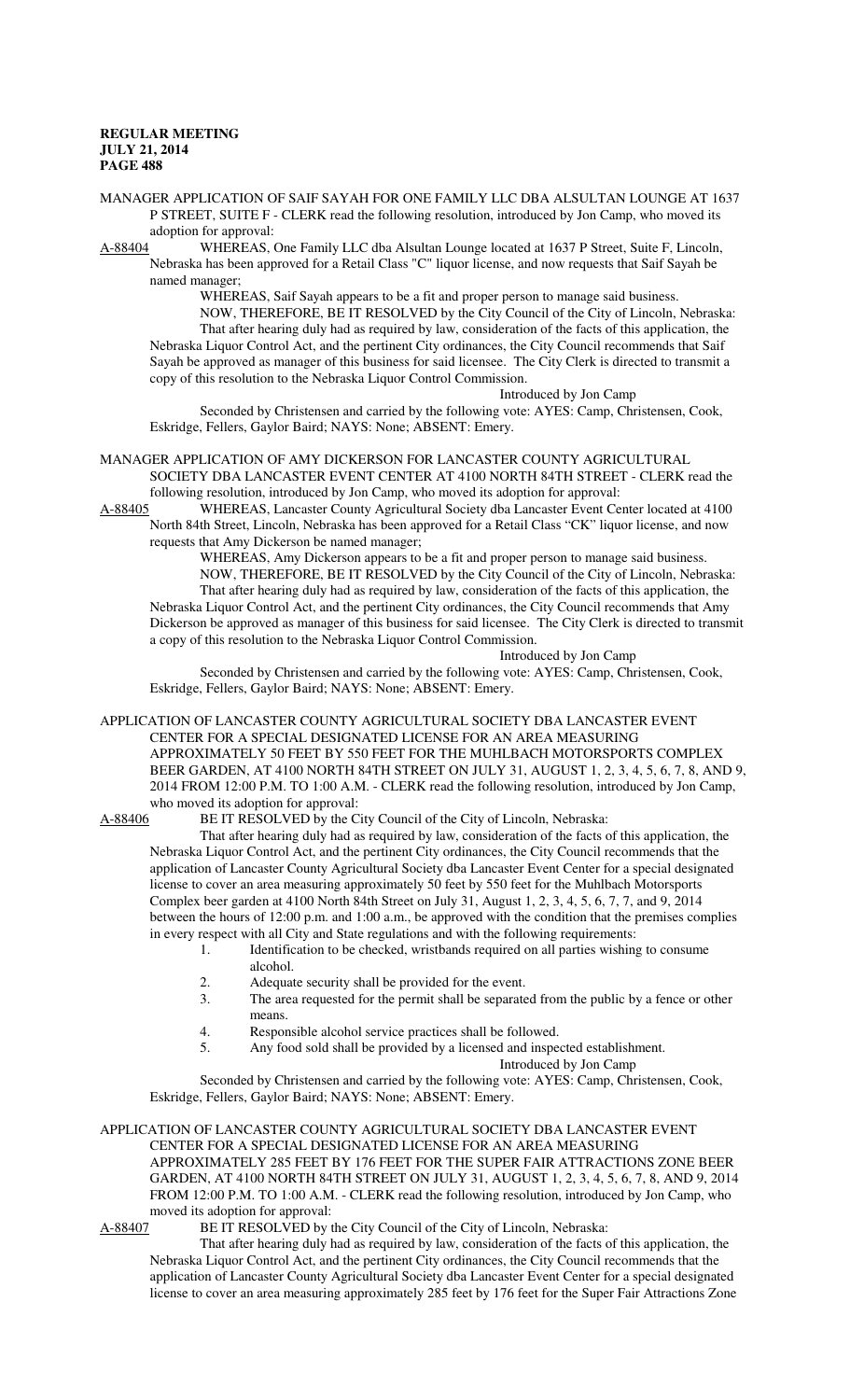beer garden at 4100 North 84th Street on July 31, August 1, 2, 3, 4, 5, 6, 7, 8, and 9, 2014 between the hours of 12:00 p.m. and 1:00 a.m., be approved with the condition that the premises complies in every respect with all City and State regulations and with the following requirements:

1. Identification to be checked, wristbands required on all parties wishing to consume alcohol.

- 2. Adequate security shall be provided for the event.<br>3 The area requested for the permit shall be separate
- The area requested for the permit shall be separated from the public by a fence or other means.
- 4. Responsible alcohol service practices shall be followed.<br>5. Any food sold shall be provided by a licensed and inspea
	- Any food sold shall be provided by a licensed and inspected establishment.

Introduced by Jon Camp

Seconded by Christensen and carried by the following vote: AYES: Camp, Christensen, Cook, Eskridge, Fellers, Gaylor Baird; NAYS: None; ABSENT: Emery.

#### APPLICATION OF RHINO DYNAMICS INC. DBA DUFFY'S TAVERN FOR A SPECIAL DESIGNATED LICENSE FOR AN AREA MEASURING APPROXIMATELY 55 FEET BY 51 FEET AT 1412 O STREET ON JULY 26, 2014 FROM 1:00 P.M. TO 2:00 A.M. - CLERK read the following resolution, introduced by Jon Camp, who moved its adoption for approval:

A-88408 BE IT RESOLVED by the City Council of the City of Lincoln, Nebraska:

That after hearing duly had as required by law, consideration of the facts of this application, the Nebraska Liquor Control Act, and the pertinent City ordinances, the City Council recommends that the application of Rhino Dynamics Inc. dba Duffy's Tavern for a special designated license to cover an area measuring approximately 55 feet by 51 feet at 1412 O Street, Lincoln, Nebraska, on July 26, 2014 between the hours of 1:00 p.m. and 2:00 a.m., be approved with the condition that the premises complies in every respect with all City and State regulations and with the following requirements:

- 1. Identification to be checked, wristbands required on all parties wishing to consume alcohol.
- 2. Adequate security shall be provided for the event.<br>3 The area requested for the permit shall be separate
- 3. The area requested for the permit shall be separated from the public by a six foot fence.<br>4. Responsible alcohol service practices shall be followed.
- 4. Responsible alcohol service practices shall be followed.<br>5. Any food sold shall be provided by a licensed and insper
- Any food sold shall be provided by a licensed and inspected establishment.

Introduced by Jon Camp

Seconded by Christensen and carried by the following vote: AYES: Camp, Christensen, Cook, Eskridge, Fellers, Gaylor Baird; NAYS: None; ABSENT: Emery.

APPLICATION OF BDF LLC DBA CAPTAIN JACK'S FOR A SPECIAL DESIGNATED LICENSE FOR AN AREA MEASURING APPROXIMATELY 390 FEET BY 390 FEET IN THE FALLBROOK TOWN CENTER AT 570 FALLBROOK BLVD. ON JULY 26, 2014 FROM 9:00 A.M. TO 11:00 P.M. - CLERK read the following resolution, introduced by Jon Camp, who moved its adoption for approval:

A-88409 BE IT RESOLVED by the City Council of the City of Lincoln, Nebraska:

That after hearing duly had as required by law, consideration of the facts of this application, the Nebraska Liquor Control Act, and the pertinent City ordinances, the City Council recommends that the application of BDF LLC dba Captain Jack's for a special designated license to cover an area measuring approximately 390 feet by 330 feet at 570 Fallbrook Blvd., Lincoln, Nebraska, on July 26, 2014, between the hours of 9:00 a.m. and 11:00 p.m., be approved with the condition that the premises complies in every respect with all City and State regulations and with the following requirements:

- 1. Identification to be checked, wristbands required on all parties wishing to consume alcohol.
	- 2. Adequate security shall be provided for the event.
	- 3. The area requested for the permit shall be separated from the public by a fence or other means.
	- Responsible alcohol service practices shall be followed.

BE IT FURTHER RESOLVED the City Clerk is directed to transmit a copy of this resolution to the Nebraska Liquor Control Commission.

#### Introduced by Jon Camp

Seconded by Christensen and carried by the following vote: AYES: Camp, Christensen, Cook, Eskridge, Fellers, Gaylor Baird; NAYS: None; ABSENT: Emery.

# **ORDINANCES - 2ND READING & RELATED RESOLUTIONS (as required)**

CHANGE OF ZONE 14016 - APPLICATION OF HOOGLAND FOODS FOR A CHANGE OF ZONE FROM O-2 OFFICE DISTRICT TO B-1 BUSINESS DISTRICT ON PROPERTY GENERALLY LOCATED AT NORTH 70TH STREET AND ADAMS STREET - CLERK read an ordinance, introduced by Carl Eskridge, amending the Lincoln Zoning District Maps adopted by reference and made a part of Title 27 of the Lincoln Municipal Code, pursuant to Section 27.05.020 of the Lincoln Municipal Code, by changing the boundaries of the districts established and shown thereon, the second time.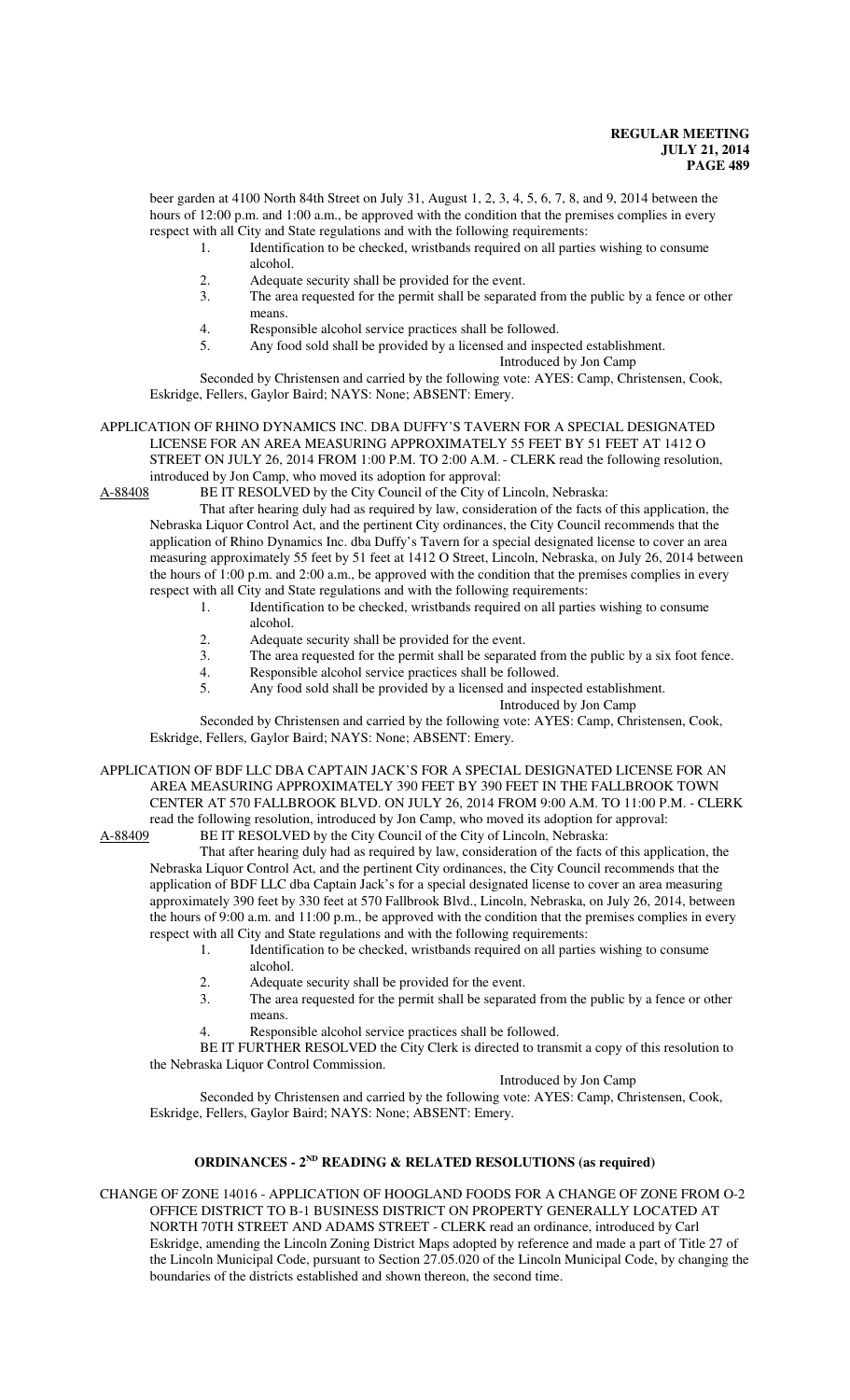AUTHORIZING THE ISSUANCE OF TAX ALLOCATION BONDS WITH A TOTAL NOT TO EXCEED \$143,897.00 FOR THE CITY OF LINCOLN, KIECHEL ART GALLERY, 1208 O STREET REDEVELOPMENT PROJECT - CLERK read an ordinance, introduced by Carl Eskridge, authorizing and providing for the issuance of City of Lincoln, Nebraska tax allocation bonds, notes other obligations, in one or more taxable or tax-exempt properties, in an aggregate principal amount not to exceed \$143,897 for the purpose of (1) paying the costs of acquiring, purchasing, constructing, reconstructing, improving, extending, rehabilitating, installing, equipping, furnishing and completing certain improvements within the City's 1208 O Street Redevelopment Project Area, including acquiring any real estate and/or interests in real estate in connection therewith, and (2) paying the costs of issuance thereof; prescribing the form and certain details of the bonds, notes or other obligations; pledging certain tax revenue and other revenue to the payment of the principal of and Interest on the bonds, notes or other obligations as the same become due; limiting payment of the bonds, notes or other obligations to such tax revenues; creating and establishing funds and accounts; delegating, authorizing and directing the finance director to exercise his independent discretion and judgment in determining and finalizing certain terms and provisions of the bonds, notes or other obligations not specified herein; taking other actions and making other covenants and agreements in connection with the foregoing; and related matters, the second time.

# **PUBLIC HEARING - RESOLUTIONS**

APPROVING AN AGREEMENT BETWEEN THE CITY OF LINCOLN AND THE LOWER PLATTE SOUTH NATURAL RESOURCES DISTRICT TO TRANSFER THE USE OF TWO WELLS, ASSOCIATED MONITORING WELLS AND A RESERVOIR LOCATED IN THE FORMER ANTELOPE VALLEY WELLFIELD TO LOWER PLATTE SOUTH NATURAL RESOURCES DISTRICT TO BE USED FOR LOW FLOW AUGMENTATION OF ANTELOPE CREEK FOR A TERM OF ONE HUNDRED YEARS - CLERK read the following resolution, introduced by Carl Eskridge, who moved its adoption:

A-88410 BE IT RESOLVED by the City Council of the City of Lincoln, Nebraska:

That the attached Agreement between the City of Lincoln and the Lower Platte South Natural Resources District to transfer the use of two wells, associated monitory wells, and a reservoir located in the former Antelope Valley wellfield, to be used for low flow augmentation of Antelope Creek and any other uses the District determines, for a term of one hundred years, in accordance with the terms and conditions contained in the Agreement, which is attached hereto as Attachment "A", is hereby approved and the Mayor is authorized to execute the same on behalf of the City of Lincoln.

The City Clerk is directed to transmit one fully executed copy of the Agreement to the Lower Platte South Natural Resources District, 3125 Portia Street, Lincoln, NE 68501-3581 and one fully executed copy to Jerry Obrist, Water Department.

Introduced by Carl Eskridge

Seconded by Christensen and carried by the following vote: AYES: Camp, Christensen, Cook, Eskridge, Fellers, Gaylor Baird; NAYS: None; ABSENT: Emery.

SPECIAL PERMIT 14014 - APPLICATION OF A. MICHAEL ALESIO TO ALLOW A PARKING LOT IN THE R-6 RESIDENTIAL DISTRICT ON PROPERTY GENERALLY LOCATED AT SOUTH 47TH STREET AND COOPER AVENUE WITH A REQUEST TO WAIVE THE FRONT YARD SETBACK TO 6 FEET ALONG COOPER AVENUE AND 11 FEET ALONG SOUTH 47TH STREET AND A SIDE YARD SETBACK REDUCTION TO 0 FEET ALONG THE EAST PROPERTY LINE - CLERK read the following resolution, introduced by Carl Eskridge, who moved its adoption:

A-88411 WHEREAS, A. Michael Alesio has submitted an application designated as Special Permit No. 14014 to allow a parking lot in a residential district, together with a request to waive the required front and side yard setbacks on property generally located at South 48th Street and Cooper Avenue, legally described as:

The west half of Lots 7 and 8, Block 18, College View, Lincoln, Lancaster County, Nebraska;

WHEREAS, the real property adjacent to the area included within the site plan for this parking lot will not be adversely affected; and

WHEREAS, said site plan together with the terms and conditions hereinafter set forth are consistent with the intent and purpose of Title 27 of the Lincoln Municipal Code to promote the public health, safety, and general welfare.

NOW, THEREFORE, BE IT RESOLVED by the City Council of the City of Lincoln, Nebraska: That the application of A. Michael Alesio, hereinafter referred to as "Permittee", to allow a parking lot in a residential district together with adjustments to the required front and side yard setbacks on property legally described above be and the same is hereby granted under the provisions of Section 27.63.170 of the Lincoln Municipal Code upon condition that construction of said parking lot be in substantial compliance with said application, the site plan, and the following additional express terms, conditions, and requirements:

1. This permit approves a parking lot in the R-6 Residential zoning district with a front yard setback reduction to 6 feet along Cooper Avenue, a front yard setback reduction to 11 feet along South 47th Street, and a side yard setback reduction to 0 feet along the east property line.

2. Before receiving building permits: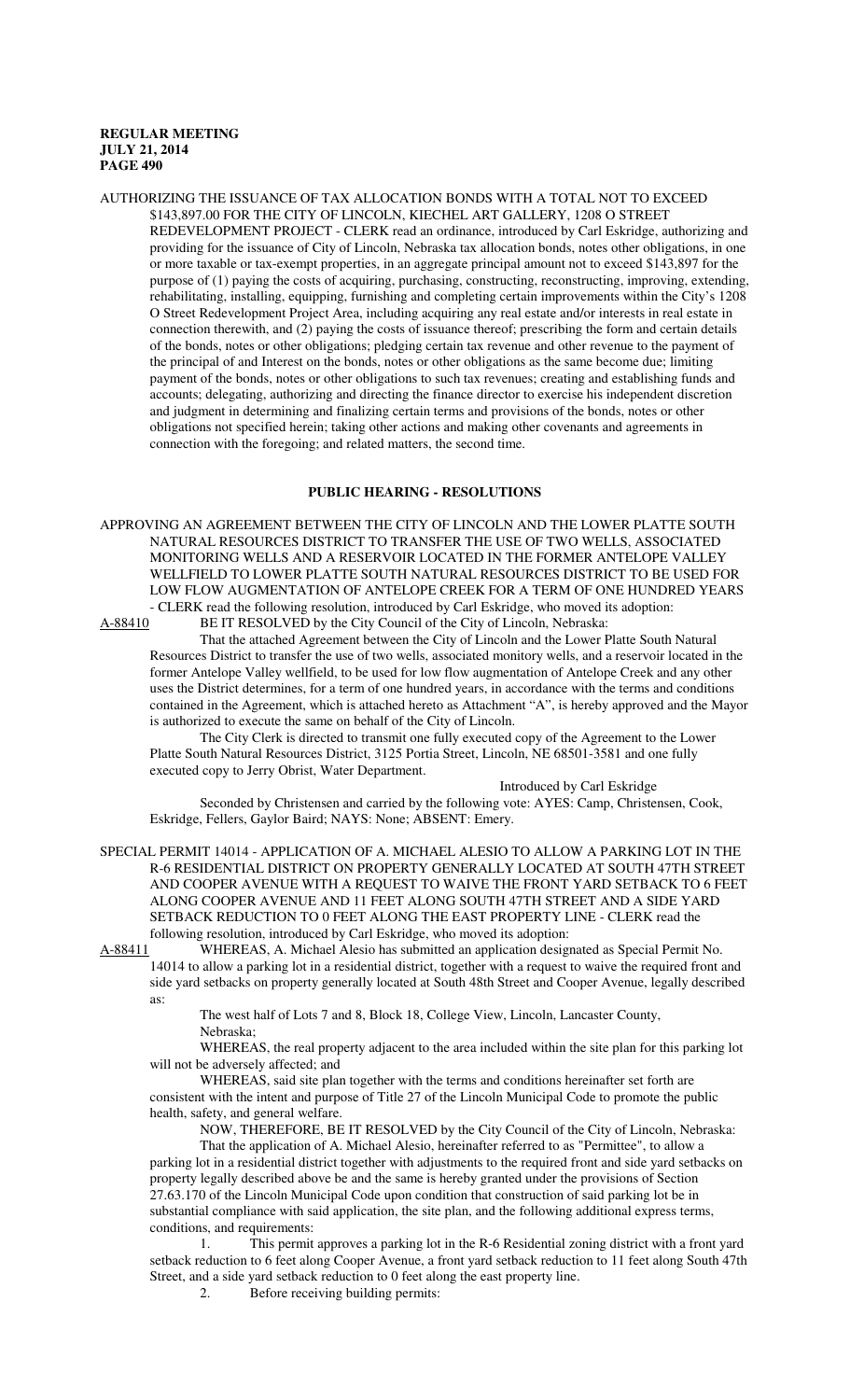a. The Permittee shall submit a revised and reproducible site plan including five copies showing the following revisions to the Planning Department for review and approval:

- I. Show a 0 foot setback along the east property line and an 11 foot setback along S. 47<sup>th</sup> Street.
- ii. Provide a landscape plan to the satisfaction of the Planning Director that shows parking lot screening along Cooper Avenue that meets Design standards and two rows of landscaping meeting the height and area requirements of the Landscape Design Standards for parking lots along S. 47th Street.
- iii. Add to the General Notes, "Signs need not be shown on this site plan, but need to be in compliance with chapter 27.69 of the Lincoln Zoning Ordinance, and must be approved by Building & Safety Department prior to installation".
- iv. Remove the access on S.  $47<sup>th</sup>$  Street, shown on the site plan.
- v. Show street trees on S.  $47<sup>th</sup>$  Street to be planted as part of the parking lot construction. Add a note to the site plan that states "If any street trees are removed on Cooper Avenue they shall be replaced".
- vi. Show all dimensions on stalls, drives, turnarounds and setbacks.

b. The construction plans must substantially comply with the approved plans.

c. The Permittee shall provide verification from the Register of Deeds that the letter of

acceptance as required by the approval of the special permit has been recorded. 3. Before commencing use of the parking lot, all development and construction must be

completed in substantial conformance with the approved plans.

4. All privately-owned improvements, including landscaping, must be permanently maintained by the Permittee.

5. The physical location of all setbacks and yards, buildings, parking and circulation elements, and similar matters must be in substantial compliance with the location of said items as shown on the approved site plan.

6. The terms, conditions, and requirements of this resolution shall run with the land and be binding on the Permittee, its successors, and assigns.

7. The applicant shall sign and return the letter of acceptance to the City Clerk. This step should be completed within 60 days following the approval of the special permit. The City Clerk shall file a copy of the resolution approving the special permit and the letter of acceptance with the Register of Deeds, filing fees therefor to be paid in advance by the applicant. Building permits will not be issued unless the letter of acceptance has been filed.

## Introduced by Carl Eskridge

Seconded by Gaylor Baird and carried by the following vote: AYES: Camp, Christensen, Cook, Eskridge, Fellers, Gaylor Baird; NAYS: None; ABSENT: Emery.

#### APPROVING THE FISCAL YEAR 2014 ACTION PLAN: ONE YEAR USE OF FUNDS FOR HUD ENTITLEMENT PROGRAMS - CLERK read the following resolution, introduced by Carl Eskridge, who moved its adoption:

A-88412 WHEREAS, the City of Lincoln, Nebraska, acting by and through the Mayor as the Chief Executive Officer and the City Council as the Legislative body of this City, with full citizen participation with reference thereto and in full compliance with the U.S. Department of Housing and Urban Development requirements, has prepared the City of Lincoln FY 2014 Annual Action Plan: One Year Use of Funds outlining the activities and initiatives of Urban Development for Community Development Block Grant (CDBG), HOME and Emergency Solutions Grant (ESG) entitlement funds from HUD Entitlement Programs under the provisions of 24 C.F.R., Part 91, et al.; and

WHEREAS, such plan includes the proposed community development activities and community development objectives, all prepared in full compliance with the requirements, instructions, and recommendations contained in the Community Development Block Grant Regulations, HOME Investment Partnerships Act Regulations, and the McKinney-Vento Homeless Assistance Act of 1987; and

WHEREAS, such plan and the items contained therein and each of them appear to be in the best interest of the City of Lincoln, Nebraska; and

WHEREAS, certain assurances must be incorporated into the City of Lincoln's FY 2014 Action Plan, as prescribed in the Community Development Block Grant Regulations, the HOME Investment Partnerships Act Regulations and 24 C.F.R., Part 91, and the McKinney-Vento Homeless Assistance Act, including Title 24 C.F.R., Part 576.

NOW, THEREFORE, BE IT RESOLVED by the City Council of the City of Lincoln, Nebraska: That the FY 2014 Action Plan, a copy of which is attached hereto, is hereby approved and the Mayor is authorized to submit the FY 2014 Action Plan to the Department of Housing and Urban Development for total grants for Fiscal Year 2014 in the amount of \$2,617,325 (\$1,670,944 CDBG; \$808,771 HOME; and \$137,610 ESG) under the provisions of Title I of the Housing and Community Development Act of 1974, as amended, Title II of the Cranston-Gonzalez National Affordable Housing Act of 1990, as amended, Title IV of Subtitle B of the Stewart B. McKinney Homeless Assistance Act of 1988, as amended, and each and every item included therein is hereby approved. The Mayor and other City officials charged with responsibilities pertinent to the proposed certifications are hereby authorized to execute said certifications for and on behalf of the City of Lincoln, Nebraska, and the Mayor is hereby authorized and directed to execute said statement for and on behalf of the City of Lincoln, Nebraska, to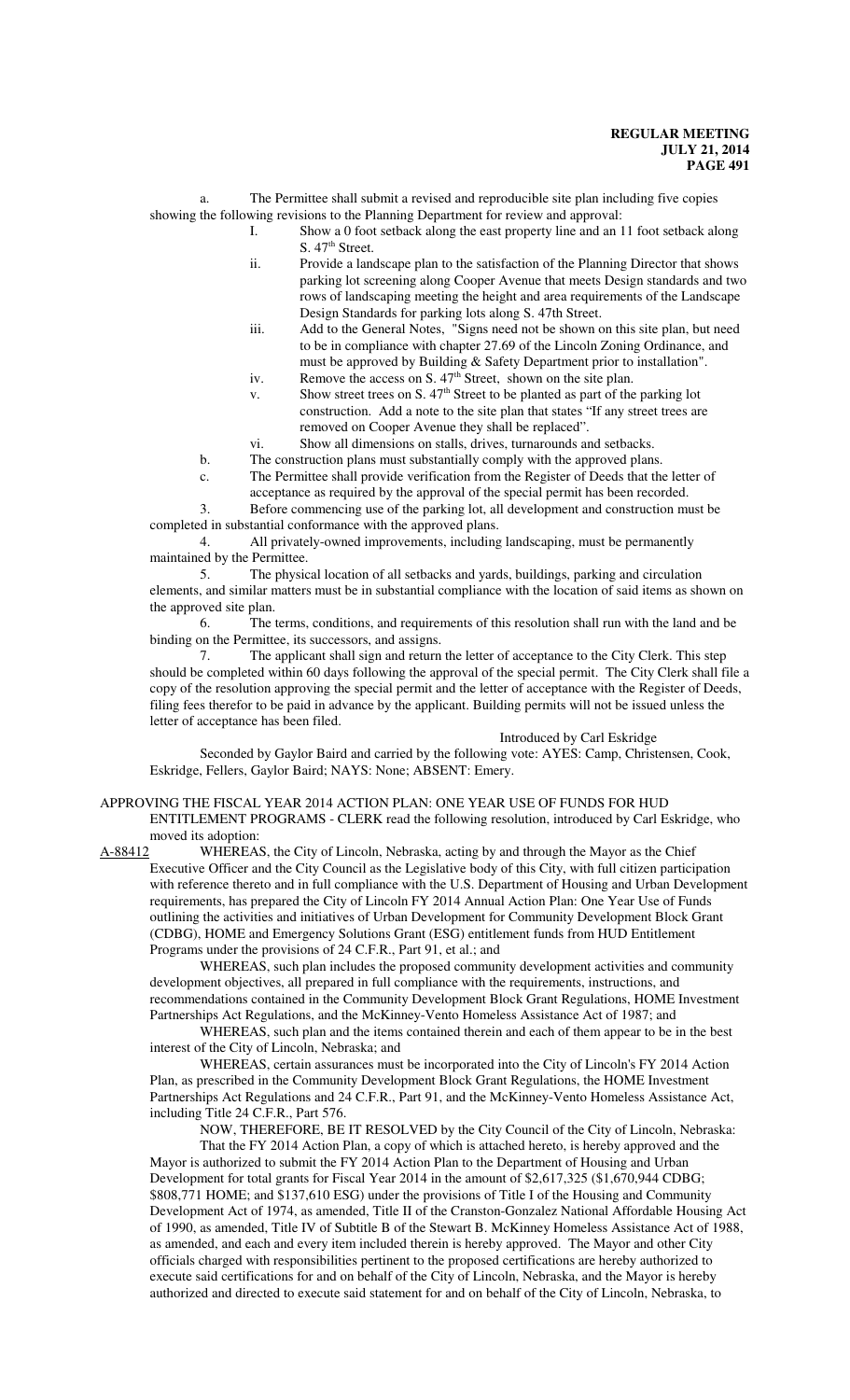submit same to the Secretary of Housing and Urban Development, or his designate, in the form and substance as required by the Community Development Block Grant Regulations and HOME Investment Partnerships Act Regulations, and to supplement such Action Plan in any way reasonably required by the Department of Housing and Urban Development to expedite approval of the same.

BE IT FURTHER RESOLVED that the City of Lincoln, Nebraska, hereby assures and certifies that it will comply with the regulations, policies, guidelines, and requirements of Federal Management Circulars 74-4 and 74-7 and OMB Circular A-87 and 24 Code of Federal Regulations, Part 85, as they relate to the Action Plan, acceptance and use of Federal funds for the City's federally-assisted programs.

BE IT FURTHER RESOLVED that the City of Lincoln, Nebraska hereby assures and certifies with respect to the FY 2014 Action Plan that:

1. The City will affirmatively further fair housing.

2. The City has in effect and is following a residential anti-displacement and relocation assistance plan.

3. The City will continue to provide a drug-free workplace by:

Publishing a statement notifying employees that the unlawful manufacture, distribution, dispensing, possession, or use of a controlled substance is prohibited in the grantee's workplace and specifying the actions that will be taken against employees for violation of such prohibition;

b. Establishing an ongoing drug-free awareness program to inform employees

about -

- I. The dangers of drug abuse in the workplace;
- ii. The grantee's policy of maintaining a drug-free work-place;<br>iii. Any available drug counseling, rehabilitation, and employee
- Any available drug counseling, rehabilitation, and employee assistance programs; and
- iv. The penalties that may be imposed upon employees for drug abuse violations occurring in the workplace;

c. Making it a requirement that each employee to be engaged in the performance of the grant be given a copy of the statement required by subparagraph (1);

d. Notifying the employee in the statement required by sub-paragraph (a) that, as a condition of employment under the grant, the employee will:

- I. Abide by the terms of the statement; and
- ii. Notify the employer in writing of his or her conviction for a violation of a criminal drug statute occurring in the workplace no later than five calendar days after such conviction;
- e. Notifying the agency in writing, within ten calendar days after receiving notice

under subparagraph d.ii. from an employee or otherwise receiving actual notice of such conviction. Employers of convicted employees must provide notice, including position title, to every grant officer or other designee on whose grant activity the convicted employee was working, unless the Federal agency has designated a central point for the receipt of such notices. Notice shall include the identification number(s) of each affected grant;

f. Taking one of the following actions, within 30 calendar days of receiving notice under subparagraph d.ii., with respect to any employee who is so convicted -

- I. Taking appropriate personnel action against such an employee, up to and including termination, consistent with the requirements of the Rehabilitation Act of 1973, as amended; or
- ii. Requiring such employee to participate satisfactorily in a drug abuse assistance or rehabilitation program approved for such purposes by a federal, state, or local health, law enforcement, or other appropriate agency;

g. Making a good faith effort to continue to maintain a drug-free workplace through implementation of subparagraphs a, b, c, d, e, and f.

4. The City will comply with restrictions on lobbying required by 24 CFR part 87, together with disclosure forms if required by that part. The City further certifies that to the best of the City's knowledge and belief:

a. No federal appropriated funds have been paid or will be paid, by or on behalf of the City, to any person for influencing or attempting to influence any officer or employee of an agency, a member of Congress, an officer or employee of Congress, or an employee of a member of Congress in connection with the awarding of any federal contract, the making of any federal grant, the making of any federal loan, the entering into of any cooperative agreement, and the extension, continuation, renewal, amendment, or modification of any federal contract, grant, loan, or cooperative agreement;

b. If any funds other than federal appropriated funds have been paid or will be paid to any person for influencing or attempting to influence an officer or employee of any agency, a member of Congress, an officer or employee of Congress, or an employee of a member of Congress in connection with this federal contract, grant, loan, or cooperative agreement, it will complete and submit Standard Form-LLL, "Disclosure Form to Report Lobbying," in accordance with its instructions; and

c. The City will require that the language of paragraph 4 of this certification be included in the award documents for all subawards at all tiers (including subcontracts, subgrants, and contracts under grants, loans, and cooperative agreements) and that all subrecipients shall certify and disclose accordingly.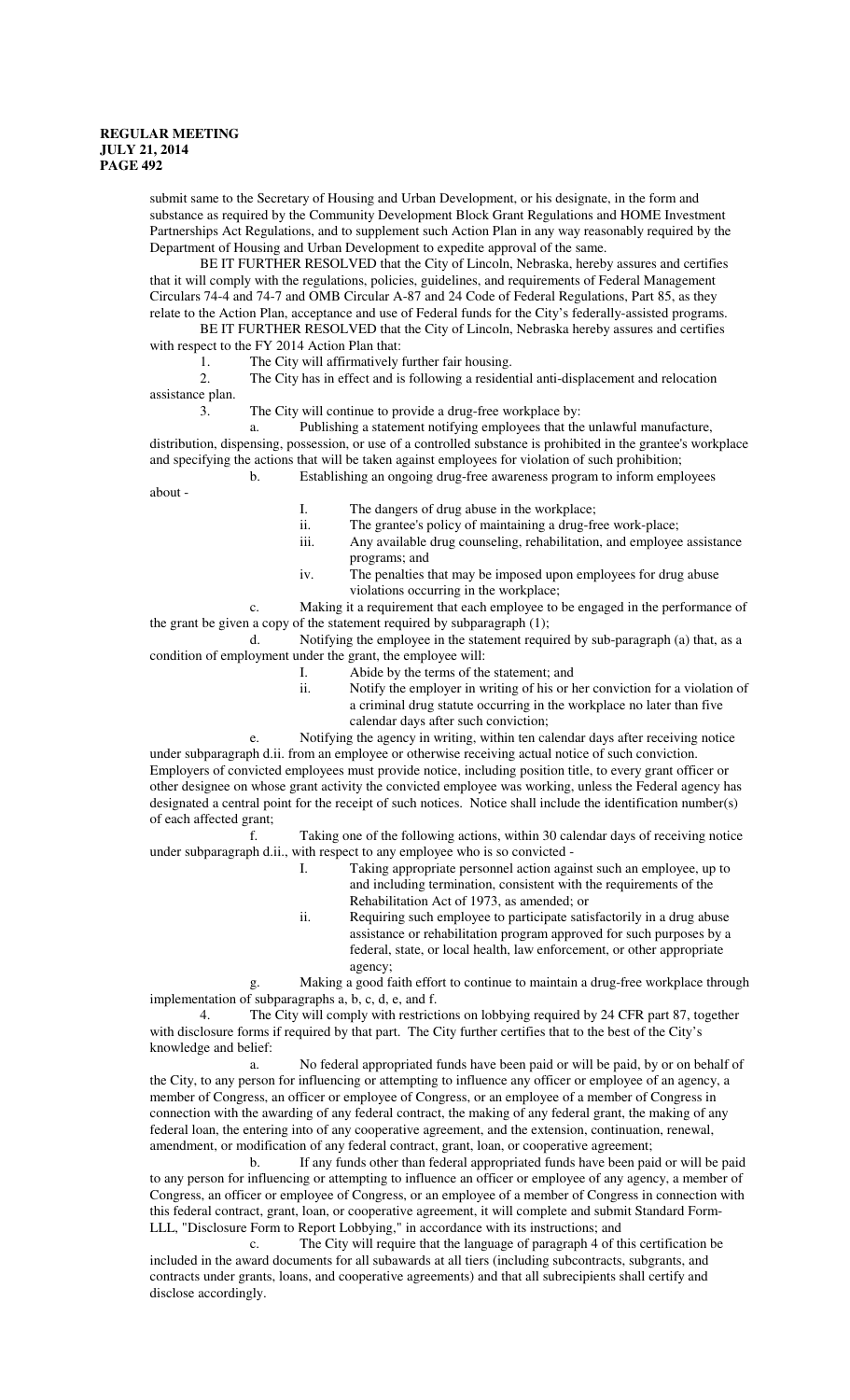5. The City possesses legal authority under state and local law to make a grant submission and to carry out the proposed community development and housing program for which it is seeking funding in accordance with applicable HUD regulations. By passage of this resolution, the Mayor, as the official representative of the City of Lincoln is hereby authorized to submit the Action Plan, including all the understandings and assurances contained therein. Further the Mayor is hereby directed and authorized to act in connection with the submission of the Action Plan and to provide such additional information as may be required.

6. The housing activities to be undertaken with CDBG and HOME funds are consistent with the City's strategic plan.

7. The City will comply with the acquisition and relocation requirements of the Uniform Relocation Assistance and Real Property Acquisition Policies Act of 1970, as amended, as required under 24 C.F.R. § 570.606(b) and Federal implementing regulations; and the requirements in 24 C.F.R. § 570.606© governing the residential antidisplacement and relocation assistance plan under Section 104(d) of the Act (including a certification that the grantee is following such a plan); and the relocation requirements of 24 C.F.R. § 570.606(d) governing optional relocation assistance under Section 105(a)(11) of the Act.

8. The City will comply with Section 3 of the Housing and Urban Development Act of 1968 (12 U.S.C. 1701u) and implementing regulations at 24 CFR Part 135.

BE IT FURTHER RESOLVED that the City of Lincoln hereby assures and certifies with respect to the Community Development Block Grant program portion of the FY 2014 Action Plan that:

1. The City is in full compliance and following a detailed citizen participation plan that satisfies the requirement of 24 CFR § 91.105 and which:

a. Provides for and encourages citizen participation, with particular emphasis on participation by persons of low and moderate income who are residents of slum and blighted areas and of areas in which funds are proposed to be used, and provides for participation of residents in low and moderate income neighborhoods as defined by the City;

b. Provides citizens with reasonable and timely access to local meetings, information, and records relating to the City's proposed use of funds, as required by the regulations of the Secretary, and relating to the actual use of funds under the Act;

c. Provides for technical assistance to groups representative of persons of low and moderate income that request such assistance in developing proposals with the level and type of assistance to be determined by the grantee;

d. Provides for public hearings to obtain citizen views and to respond to proposals and questions at all stages of the community development program, including at least the development of needs, the review of proposed activities, and review of program performance, which hearings shall be held after adequate notice, at times and locations convenient to potential or actual beneficiaries, and with accommodation for the handicapped;

e. Provides for a timely written answer to written complaints and grievances, within 15 working days where practicable; and

f. Identifies how the needs of non-English speaking residents will be met in the case of public hearings where a significant number of non-English speaking residents can be reasonably expected to participate;

2. The City's strategic housing and community development plan identifies community development and housing needs and specifies both short-term and long-term community development objectives that have been in accordance with the primary objective of the statute authorizing the CDBG Program, as described in 24 CFR 570.2 and the requirements of 24 CFR Part 91 Subpart C and 24 CFR Part 570.

The City is following a current HUD approved consolidated plan.

4. The City has developed its final statement of projected use of funds so as to give maximum feasible priority to activities which benefit low and moderate income families or aid in the prevention or elimination of slums or blight; (the final statement of projected use of funds may also include activities which the grantee certifies are designed to meet other community development needs having a particular urgency because existing conditions pose a serious and immediate threat to the health or welfare of the community, and other financial resources are not available); except that the aggregate use of CDBG funds received under Section 106 of the Act and, if applicable, under Section 108 of the Act, during program year 2014 shall principally benefit persons of low and moderate income in a manner that ensures that not less than 70 percent of such funds are used for activities that benefit such persons during such period.

The City will not attempt to recover any capital costs of public improvements assisted in whole or in part with funds provided under Section 106 of the Act or with amounts resulting from a guarantee under Section 108 of the Act by assessing any amount against properties owned and occupied by persons of low and moderate income, including any fee charged or assessment made as a condition of obtaining access to such public improvements, unless:

a. Funds received under Section 106 of the Act are used to pay the proportion of such fee or assessment that relates to the capital costs of such public improvements that are financed from revenue sources other than under Title I of the Act; or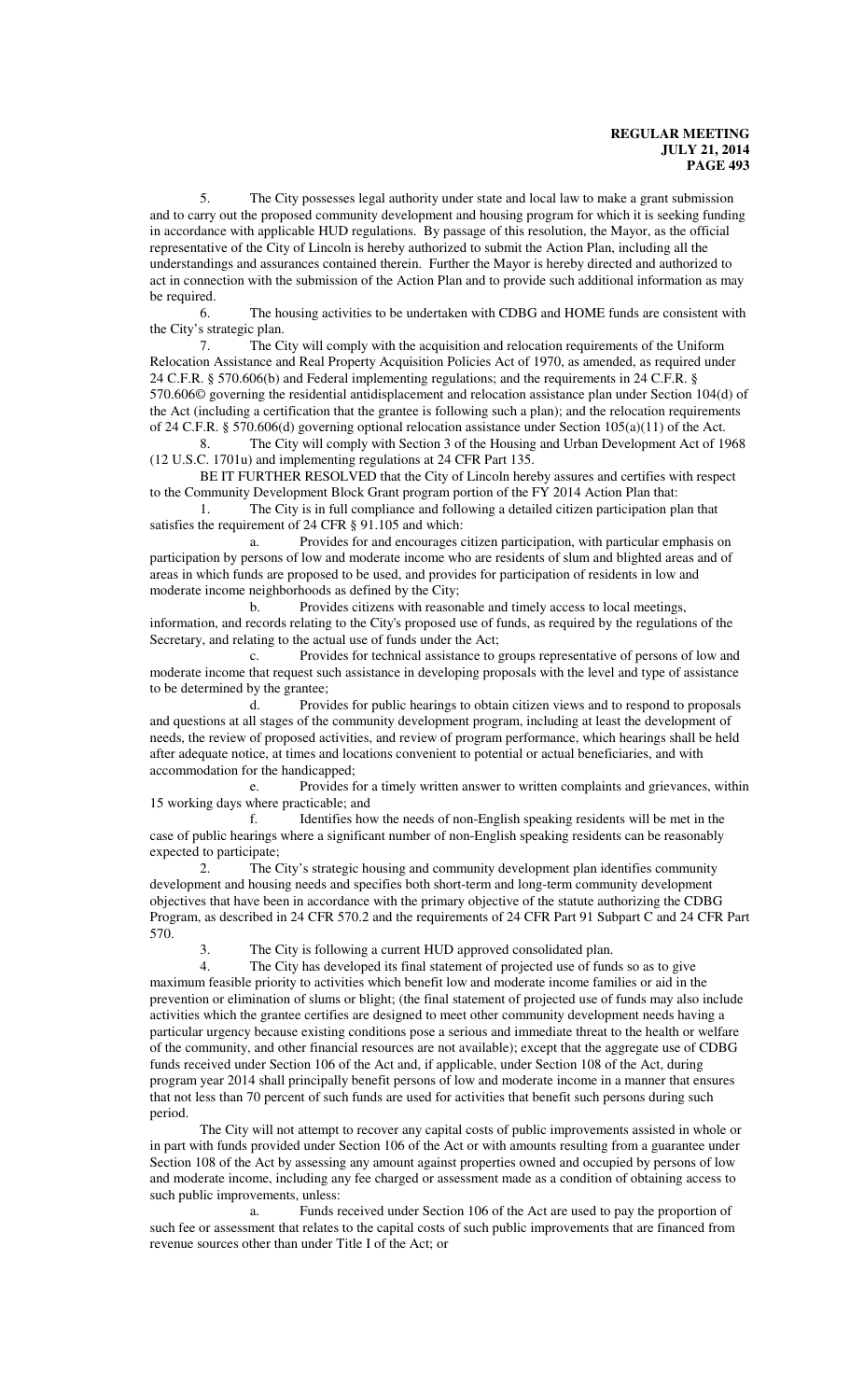b. For purposes of assessing any amount against properties owned and occupied by persons of moderate income, the City certifies to the Secretary that it lacks sufficient funds received under Section 106 of the Act to comply with the requirements of subparagraph (1) above.

5. The City has adopted and is enforcing:

a. A policy prohibiting the use of excessive force by law enforcement agencies within its jurisdiction against any individuals engaged in non-violent civil rights demonstrations; and

b. A policy of enforcing applicable state and local laws against physically barring entrance to or exit from a facility or location which is the subject of such non-violent civil rights demonstrations within its jurisdiction.

6. The City will conduct and administer the grant in compliance with Title VI of the Civil Rights Act of 1964 (Public Law 88-352, 42 U.S.C. 2000d *et seq*.), the Fair Housing Act (42 U.S.C. 3601- 19), and implementing regulations.

7. The City's notification, inspection, testing and abatement procedures concerning leadbased paint will comply with 24 C.F.R. § 570.608.

8. The City will comply with all applicable laws.

BE IT FURTHER RESOLVED that the City of Lincoln hereby assumes and certifies with respect to the HOME program portion of the FY 2014 Action Plan that:

1. The City is using and will use HOME funds for eligible activities and costs, as described in §§ 92.205 through 92.209 of 24 C.F.R., Subtitle A, and that it is not using and will not use HOME funds for prohibited activities, as described in § 92.214 of 24 C.F.R. Subtitle A;

2. Before committing funds to a project, the City will evaluate the project in accordance with guidelines that it adopts for this purpose and will not invest any more HOME funds in combination with other federal assistance than is necessary to provide affordable housing.

BE IT FURTHER RESOLVED that the City of Lincoln hereby assumes and certifies with respect to the Emergency Solutions Grant (ESG) program portion of the FY2014 Action Plan that:

1. If either the cost of an emergency shelter's rehabilitation or the cost to convert a building into an emergency shelter exceed 75 percent of the value of the building before rehabilitation, the City will maintain the building as a shelter for homeless individuals and families for a minimum of ten (10) years after the date the building is first occupied by a homeless individual or family after the completed rehabilitation or conversion;

2. In all other cases where ESG funds are used for renovation, the City will maintain the building as a shelter for homeless individuals and families for a minimum of three (3) years after the date the building is first occupied by a homeless individual or family after the completed renovation;

3. In the case of assistance involving shelter operations or essential services related to street outreach or emergency shelter, the City will provide services or shelter to homeless individuals and families for the period during which the ESG assistance is provided, without regard to a particular site or structure, so long as the City serves the same type of persons or persons in the same geographic area;

4. Any renovation carried out with ESG assistance shall be sufficient to ensure that the building involved is safe and sanitary;

5. The City will assist homeless individuals in obtaining permanent housing, appropriate supportive services, and other Federal, State, local, and private assistance available for these individuals;

6. The City will obtain matching amounts required under 24 CFR 576.201;

7. The City has established and is implementing procedures to ensure the confidentiality of records pertaining to any individual provided family violence prevention or treatment services under any project assisted under the ESG program, including protection against the release of the address or location of any family violence shelter project, except with the written authorization of the person responsible for the operation of that shelter;

8. To the maximum extent practicable, the City will involve, through employment, volunteer services, or otherwise, homeless individuals and families in constructing, renovating, maintaining, and operating facilities assisted under the ESG program, in providing services under the program, and in providing services for occupants of facilities assisted under the program;

9. All activities the City undertakes with assistance under the ESG are consistent with the City's consolidated plan; and

10. The City will establish and implement, to the maximum extent practicable and where appropriate, policies and protocols for the discharge of persons from publicly funded institutions of care in order to prevent this discharge from immediately resulting in homelessness for these persons.

Introduced by Carl Eskridge

Seconded by Gaylor Baird and carried by the following vote: AYES: Camp, Christensen, Cook, Eskridge, Fellers, Gaylor Baird; NAYS: None; ABSENT: Emery.

APPROVING RENA, INC. DBA THE FOXY AS A KENO SATELLITE SITE AT 1823 O STREET - CLERK read the following resolution, introduced by Carl Eskridge, who moved its adoption:

A-88413 WHEREAS, the City of Lincoln and the County of Lancaster, Nebraska have entered into an Interlocal Agreement for the purpose of providing for a joint City-County keno lottery; and

WHEREAS, the City has entered into a contract for the operation of a keno type lottery with EHPV Lottery Services, LLC, a Nebraska limited liability company; and

WHEREAS, Section 5 of the Interlocal Agreement and Section 3(b) of the Keno Contract grant the City the authority to approve all satellite locations within the corporate limits of Lincoln; and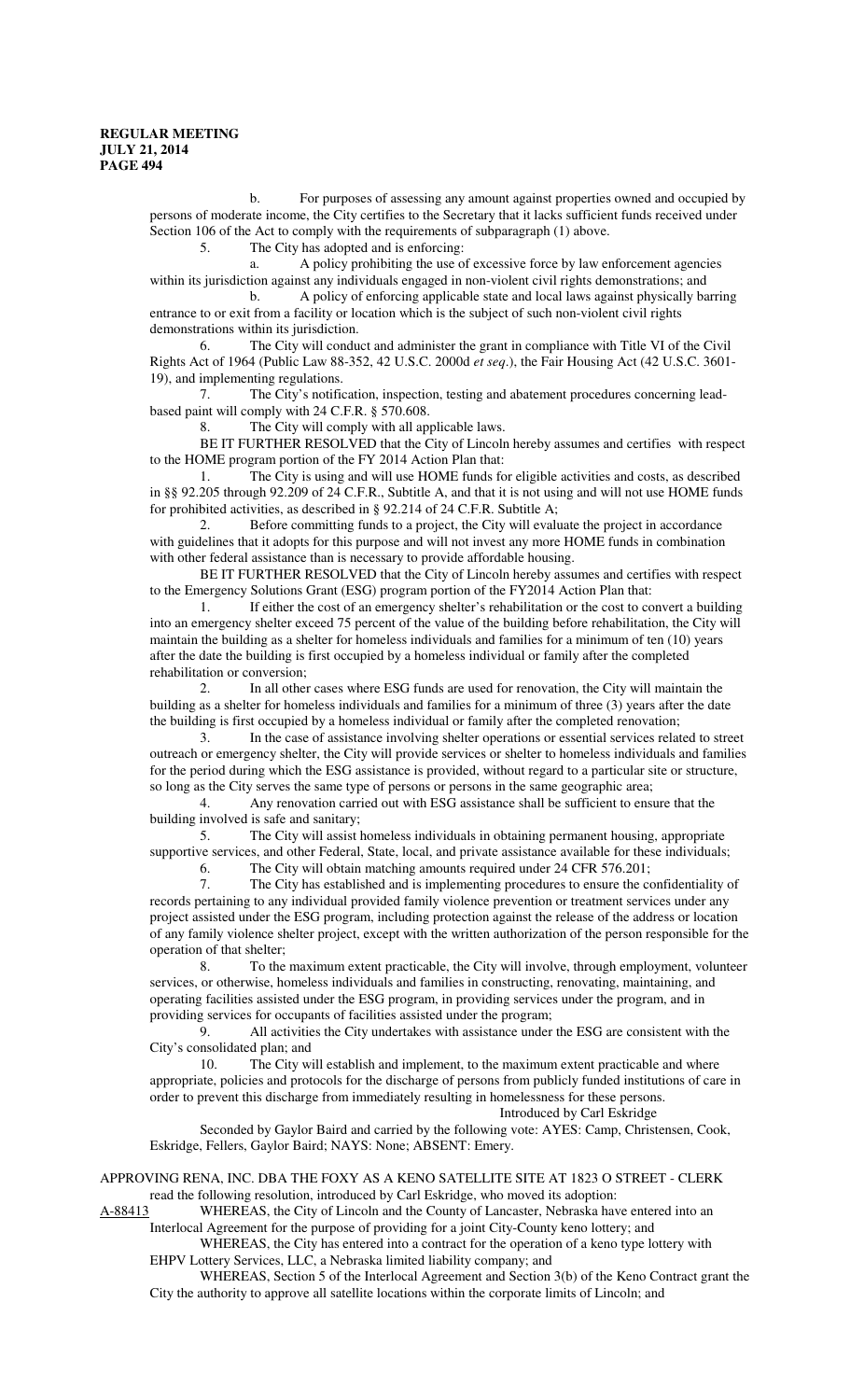WHEREAS, all requirements under the Interlocal Agreement and the Keno Contract governing the establishment and location of keno satellite sites have been met.

NOW, THEREFORE, BE IT RESOLVED by the City Council of the City of Lincoln, Nebraska that a keno satellite site is hereby authorized at the location of The Foxy, 1823 O Street, Lincoln, NE 68508.

The City Clerk is directed to return an executed copy of this Resolution to The Foxy, 1823 O Street, Lincoln, NE 68508.

Introduced by Carl Eskridge

Seconded by Christensen and carried by the following vote: AYES: Camp, Christensen, Cook, Eskridge, Fellers, Gaylor Baird; NAYS: None; ABSENT: Emery.

#### ACCEPTING THE REPORT OF NEW AND PENDING CLAIMS AGAINST THE CITY AND APPROVING DISPOSITION OF CLAIMS SET FORTH FOR THE PERIOD OF JUNE 16 - 30, 2014 - CLERK read the following resolution, introduced by Carl Eskridge, who moved its adoption:

A-88414 BE IT RESOLVED by the City Council of the City of Lincoln, Nebraska:

That the claims listed in the attached report, marked as Exhibit "A", dated July 1, 2014, of various new and pending tort claims filed against the City of Lincoln with the Office of the City Attorney or the Office of the City Clerk, as well as claims which have been disposed of, are hereby received as required by Neb. Rev. Stat. § 13-905 (Reissue 1997). The dispositions of claims by the Office of the City Attorney, as shown by the attached report, are hereby approved:

| <b>DENIED CLAIM</b>    |          | ALLOWED/SETTLES CLAIMS |          |
|------------------------|----------|------------------------|----------|
| Jason Killingsworth    | \$599.99 | Joni Carmichael        | \$106.71 |
| Chuck Dreesen          | 3,101.38 | Kimberly Romine        | 4,065.00 |
| Kent & Barbara Sprague | 1,000.00 | Tylandra Tate          | 481.49   |
| Connie Johnson         | 798.39   | Lisa Busse             | 298.36   |
| Ted Thieman            | 293.53   | <b>Connie Pratt</b>    | 1,086.37 |
| Rebecca Buhr           | 520.00   | Roger Duerr            | 426.00   |
| Jin Seck               | $NAS^*$  |                        |          |

| L.E.S. Claims:                 |            | Robert T. Murray          | \$100.00 |
|--------------------------------|------------|---------------------------|----------|
| Phoenix Loss Control           |            | <b>Black Hills Energy</b> | 292.58   |
| o/b/o Time Warner              | \$1,743.27 | Kyle Fischer              | 234.89   |
| Anthony Baumert & Angela Boule | 1,580.00   | Manzitto Bros.            | 1,600.00 |
| Miller-Long V.F.W. Post 3606   | 2,112.09   | Phoenix Loss Control      | 645.93   |
| Phoenix Loss Control           | 438.78     | o/b/o Time Warner         |          |
| o/b/o Time Warner              | 3,384.08   |                           |          |
| Phoenix Loss Control           | 281.25     |                           |          |
| o/b/o Time Warner              |            |                           |          |

\* No Amount Specified

Norman Brooks

The City Attorney is hereby directed to mail to the various claimants listed herein a copy of this resolution which shows the final disposition of their claim.

Introduced by Carl Eskridge

Seconded by Gaylor Baird and carried by the following vote: AYES: Camp, Christensen, Cook, Eskridge, Fellers, Gaylor Baird; NAYS: None; ABSENT: Emery.

#### APPROVING THE 2014-15 WORK PLAN FOR THE INTERLOCAL AGREEMENT ON STORMWATER MANAGEMENT BETWEEN THE CITY OF LINCOLN AND THE LOWER PLATTE SOUTH NATURAL RESOURCES DISTRICT TO ADDRESS STORMWATER QUALITY AND QUANTITY ISSUES - CLERK read the following resolution, introduced by Carl Eskridge, who moved its adoption:<br>A-88415 BE IT RESOLVED by the City Council of the City of Lincoln, Nebraska: BE IT RESOLVED by the City Council of the City of Lincoln, Nebraska:

That the attached Fiscal Year 2014 - 2015 Work Plan for the Interlocal Agreement on Stormwater Management between the City of Lincoln and the Lower Platte South Natural Resources District, which is attached hereto marked as Attachment "A", is hereby approved and the Mayor is authorized to execute the same on behalf of the City of Lincoln. Said Fiscal Year 2014 - 2015 Work Plan establishes a framework and division of responsibilities for addressing stormwater quality and quantity in the City between the City of Lincoln and the Lower Platte South Natural Resources District and authorizes the use of appropriated monies in accordance with the terms and conditions contained in said Fiscal Year 2014 - 2015 Work Plan.

The City Clerk is directed to transmit a certified copy of the executed original Resolution and Fiscal Year 2014 - 2015 Work Plan for the Interlocal Agreement on Stormwater Management to Ben Higgins, Public Works and Utilities Department, for transmittal to the Lower Platte South Natural Resources District.

Introduced by Carl Eskridge

Seconded by Christensen and carried by the following vote: AYES: Camp, Christensen, Cook, Eskridge, Fellers, Gaylor Baird; NAYS: None; ABSENT: Emery.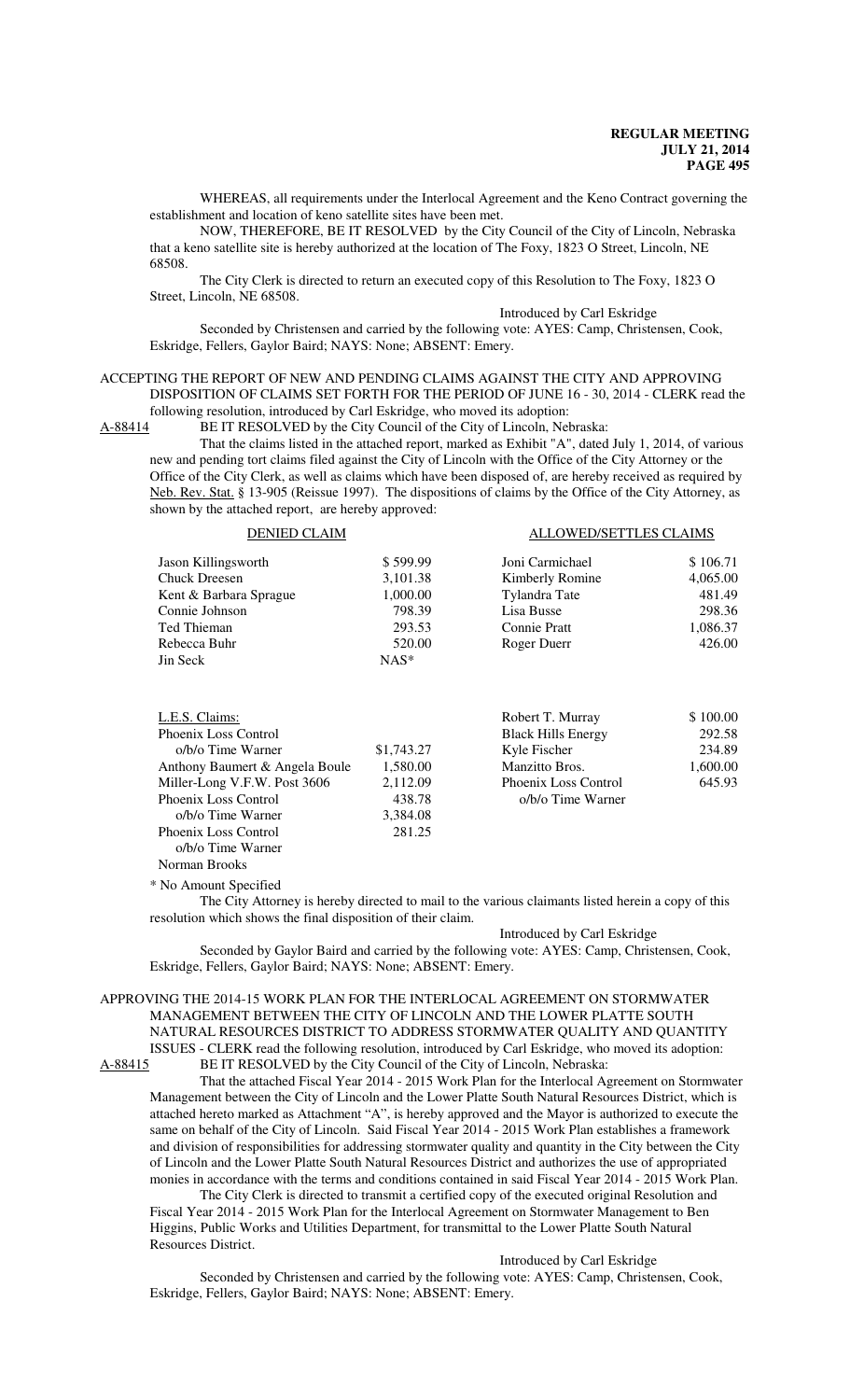# **ORDINANCES - 3RD READING & RELATED RESOLUTIONS (as required)**

APPROVING A LEASE AGREEMENT BETWEEN THE CITY OF LINCOLN AND LOBO'S CITY MEX, INC. FOR THE LEASE OF PROPERTY GENERALLY LOCATED AT 344 NORTH 27TH STREET FOR A TWO YEAR TERM - PRIOR to reading:

GAYLOR BAIRD Moved to place Bill 14-75 on Pending, No Date Certain.

Seconded by Cook and carried by the following vote: AYES: Camp, Christensen, Cook, Eskridge, Fellers, Gaylor Baird; NAYS: None; ABSENT: Emery.

APPROVING THE PCE PHASE 2 REDEVELOPMENT AGREEMENT BETWEEN PCE, INC. AND THE CITY OF LINCOLN RELATING TO THE REDEVELOPMENT OF THE PROPERTIES GENERALLY LOCATED AT 1711, 1735 AND 1801 YOLANDE AVE. FOR CONSTRUCTION OF APPROXIMATELY 87,500 SQUARE FEET OF OFFICE, MANUFACTURING AND WAREHOUSE SPACE. (RELATED ITEMS: 14R-178, 14R-179, 14-78) (ACTION DATE: 7/21/14) - CLERK read the

following resolution, introduced by Roy Christensen, who moved its adoption:<br>A-88416 BE IT RESOLVED by the City Council of the City of Lincoln, Nebras BE IT RESOLVED by the City Council of the City of Lincoln, Nebraska:

That the attached City of Lincoln Redevelopment Agreement for PCE Phase 2, between the City of Lincoln, Nebraska and PCE, Inc. relating to the redevelopment of the properties generally located at 1711, 1735, and 1801 Yolande Ave. for construction of approximately 87,500 square feet of office, manufacturing and warehouse space, upon the terms and conditions set forth in said Redevelopment Agreement, which is attached hereto marked as Attachment "A", is hereby approved and the Mayor is authorized to execute the

same on behalf of the City of Lincoln. The City Clerk is directed to transmit one fully executed original and one copy of said Agreement to Wynn Hjermstad, Urban Development Department. Wynn Hjermstad is directed to record the Memorandum of Redevelopment with the Register of Deeds, recording fees to be paid from the TIF Proceeds. Wynn Hjermstad is further directed to transmit a copy of the Agreement to PCE, Inc. Introduced by Roy Christensen

Seconded by Gaylor Baird and carried by the following vote: AYES: Camp, Christensen, Cook, Eskridge, Fellers, Gaylor Baird; NAYS: None; ABSENT: Emery.

AMENDING THE FY 13/14 CIP TO AUTHORIZE AND APPROPRIATE \$1,426,000 IN TIF FUNDS FOR THE PCE - PHASE 2 PROJECT ON PROPERTY GENERALLY LOCATED AT 1711, 1735 AND 1901 YOLANDE AVE. (RELATED ITEMS: 14R-178, 14R-179, 14-78) (ACTION DATE: 7/21/14) - CLERK read the following resolution, introduced by Roy Christensen, who moved its adoption:

A-88417 A Resolution amending the schedule of Capital Improvement Projects for the Fiscal Year beginning September 1, 2013 within the Capital Improvement Program adopted by and attached to Resolution No. A-86975 as Schedule 5 and amended by Resolution A-87532 to establish development of the PCE - Phase 2 Redevelopment Project, an approved project in the Yolande Avenue Redevelopment Plan, to construct a new structure, including public streetscape improvements and facade improvements along Yolande Ave. between Cornhusker Highway and 20th Street as a capital improvement project within the adopted Capital Improvement Program for Fiscal Year 2013-14; and transferring and establishing appropriations for said Capital Improvement Project.

NOW, THEREFORE, BE IT RESOLVED by the City Council of the City of Lincoln, Nebraska: 1. That the implementation of the Yolande Avenue Redevelopment Plan and PCE - Phase 2 Redevelopment Project, for construction of a new office, manufacturing, and warehouse facility at 1711 Yolande Ave. within the Project Area, is hereby established and added to the Urban Development Department's list of Fiscal Year 2013-14 capital improvement projects within the Capital Improvement Program adopted by and attached to Resolution No. A-86975 as Schedule 5 as amended by Resolution A-87532.

That the City Council hereby appropriates and directs the Finance Director to make the necessary adjustments to the biennial budget to designate \$1,250,000.00 from Tax Increment Financing funds in Fiscal Year 2013-14 to be used toward development of the PCE - Phase 2 Redevelopment Project. Introduced by Roy Christensen

Seconded by Gaylor Baird and carried by the following vote: AYES: Camp, Christensen, Cook, Eskridge, Fellers, Gaylor Baird; NAYS: None; ABSENT: Emery.

# AUTHORIZING THE ISSUANCE OF PCE - PHASE 2 PROJECT TAX ALLOCATION BONDS IN AN

AMOUNT NOT TO EXCEED \$1,250,000. (RELATED ITEMS: 14R-178, 14R-179, 14-78) - CLERK read an ordinance, introduced by Roy Christensen, authorizing and providing for the issuance of City of Lincoln, Nebraska tax allocation bonds, notes or other obligations, in one or more taxable or tax-exempt series, in an aggregate principal amount not to exceed \$1,250,000 for the purpose of (1) paying the costs of acquiring, purchasing, constructing, reconstructing, improving, extending, rehabilitating, installing, equipping, furnishing and completing certain improvements within the PCE Redevelopment Project area, including acquiring any real estate and/or interests in real estate in connection therewith, and (2) paying the costs of issuance thereof; prescribing the form and certain details of the bonds, notes or other obligations; pledging certain tax revenue and other revenue to the payment of the principal of and interest on the bonds, notes or other obligations as the same become due; limiting payment of the bonds, notes or other obligations to such tax revenues; creating and establishing funds and accounts; delegating, authorizing and directing the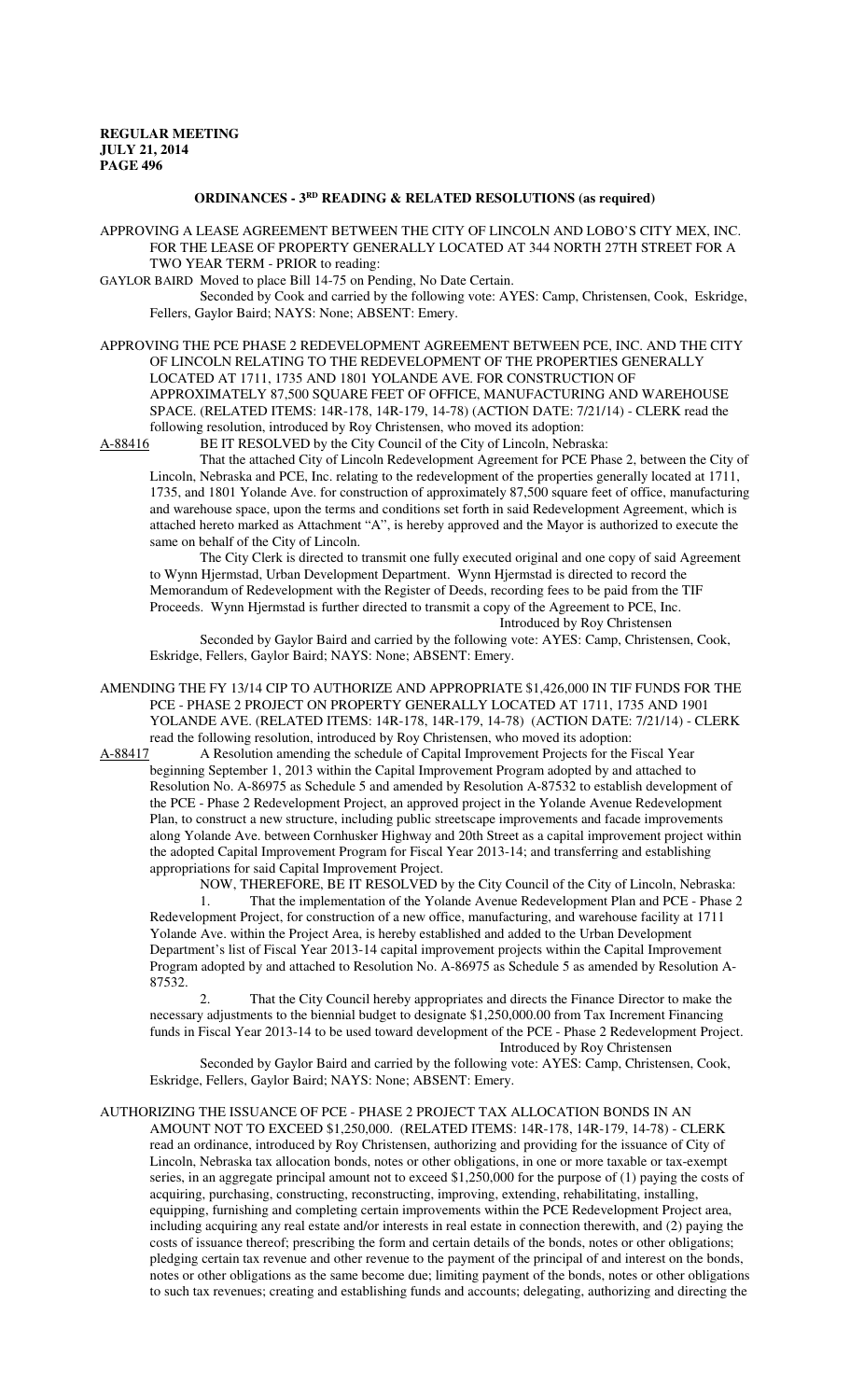Finance Director to exercise his independent discretion and judgment in determining and finalizing certain terms and provisions of the bonds, notes or other obligations not specified herein; taking other actions and making other covenants and agreements in connection with the foregoing; and related matters, the third time.

CHRISTENSEN Moved to pass the ordinance as read.

Seconded by Eskridge and carried by the following vote: AYES: Camp, Christensen, Cook, Emery, Eskridge, Fellers, Gaylor Baird; NAYS: None.

The ordinance, being numbered **#20048**, is recorded in Ordinance Book #209, Page .

- APPROVING A PROPERTY PURCHASE AND SALE AGREEMENT BETWEEN THE CITY OF LINCOLN AND LINCOLN PUBLIC SCHOOLS TO SELL 25.73 ACRES OF JENSEN PARK PROPERTY FOR A NEW MIDDLE SCHOOL AND YMCA GENERALLY LOCATED AT THE SOUTHEAST CORNER OF 84TH STREET AND YANKEE HILL ROAD - PRIOR to reading:
- CAMP Moved Motion to Amend #1 to amend Bill 14-79 by substituting the attached Property Purchase and Sale Agreement (Jensen Property) for the Property Purchase and Sale Agreement currently attached to the Ordinance as Attachment "A".

Seconded by Eskridge and carried by the following vote: AYES: Camp, Christensen, Cook, Eskridge, Fellers, Gaylor Baird; NAYS: None; ABSENT: Emery.

- CLERK Read an ordinance, introduced by Roy Christensen, authorizing the sale of real property consisting of approximately 25.73 acres in Jensen Park at the southeast corner of 84<sup>th</sup> Street and Yankee Hill Road, Lincoln, Lancaster County, Nebraska, the third time.
- CHRISTENSEN Moved to pass the ordinance as amended.

Seconded by Eskridge and carried by the following vote: AYES: Camp, Christensen, Cook, Emery, Eskridge, Fellers, Gaylor Baird; NAYS: None.

The ordinance, being numbered **#20049**, is recorded in Ordinance Book #209, Page .

APPROVING A CONDUIT SYSTEM LEASE AGREEMENT BETWEEN THE CITY OF LINCOLN AND UNITE PRIVATE NETWORKS LLC FOR THE USE OF SPACE IN THE CITY'S UNDERGROUND CONDUIT GENERALLY LOCATED AT 8TH AND R STREETS FOR A FIVE YEAR TERM - CLERK read an ordinance, introduced by Roy Christensen, accepting and approving a Conduit Lease Agreement between the City of Lincoln and Unite Private Networks LLC for the use of space in the City's underground conduit generally located at  $8<sup>th</sup>$  and R Street for a five year term, the third time.

CHRISTENSEN Moved to pass the ordinance as read.

Seconded by Eskridge and carried by the following vote: AYES: Camp, Christensen, Cook, Emery, Eskridge, Fellers, Gaylor Baird; NAYS: None.

The ordinance, being numbered **#20050**, is recorded in Ordinance Book #209, Page .

#### **ORDINANCES - 1ST READING & RELATED RESOLUTIONS (as required)**

- CREATING PAVING DISTRICT 2634 IN N.W. 10TH STREET FROM W. DAWES STREET TO S. BELMONT STREET AND ASSESSING THE COSTS THEREOF AGAINST THE BENEFITTED PROPERTIES - CLERK read an ordinance, introduced by Trent Fellers, creating Paving District 2634, defining the limits thereof, establishing the width of the roadway to be paved and the width of the grading to be done, providing for the curbing, guttering, and laying of sidewalks, providing for the payment of the cost thereof, designating the property to be benefitted, providing for the acquisition of easements and additional right-ofway, if necessary, and repealing all ordinances or parts of ordinances in conflict herewith, the first time.
- CREATING WATER DISTRICT 1207 FOR THE PURPOSE OF CONSTRUCTING A 6-INCH WATER MAIN IN GOODHUE BLVD. FROM A STREET TO B STREET AND ASSESSING THE COSTS THEREOF AGAINST THE BENEFITTED PROPERTIES - CLERK read an ordinance, introduced by Trent Fellers, creating Water District 1207, designating the real estate to be benefitted, providing for assessment of the costs of the improvements constructed therein, providing for the acquisition of easements and additional right-of-way, if necessary, and repealing all ordinances or parts of ordinances in conflict herewith, the first time.
- APPROVING THE 1100 Y STREET REDEVELOPMENT AGREEMENT BETWEEN THE CITY OF LINCOLN AND 1100 Y STREET, LLC RELATING TO THE REDEVELOPMENT OF PROPERTY GENERALLY LOCATED AT Y STREET FROM 10TH STREET TO 12TH STREET, AND NORTH OF Y STREET TO THE EXISTING EAST-WEST ALLEY, FOR CONSTRUCTION OF A MULTI-STORY APARTMENT COMPLEX CONTAINING APPROXIMATELY 126 UNITS. (RELATED ITEMS: 14R-194, 14R-195, 14-83, 14-84)
- AMENDING THE FY 13/14 CIP TO AUTHORIZE AND APPROPRIATE \$1,600,000 IN TIF FUNDS FOR THE 1100 Y STREET REDEVELOPMENT PROJECT ON PROPERTY GENERALLY LOCATED AT Y STREET FROM 10TH STREET TO 12TH STREET, AND NORTH OF Y STREET TO THE EXISTING EAST-WEST ALLEY. (RELATED ITEMS: 14R-194, 14R-195, 14-83, 14-84)